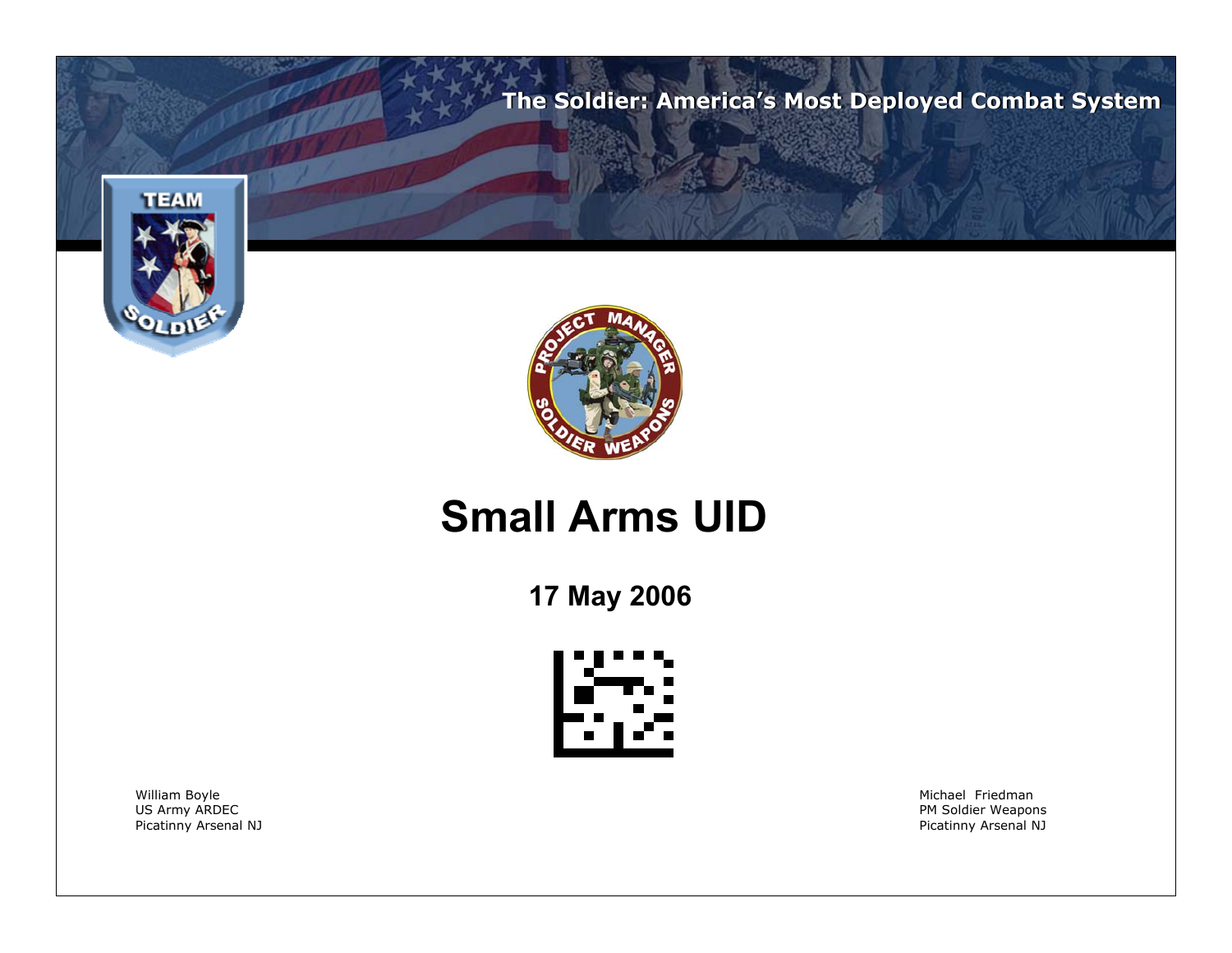



- • **UID Requirements (Mike Friedman, PM Soldier Weapons)**
- • **Summary of M9/M240 Environmental Testing** (Bill Boyle, ARDEC)
	- Initial
	- Hot/Cold
	- Salt/Fog
	- Chemical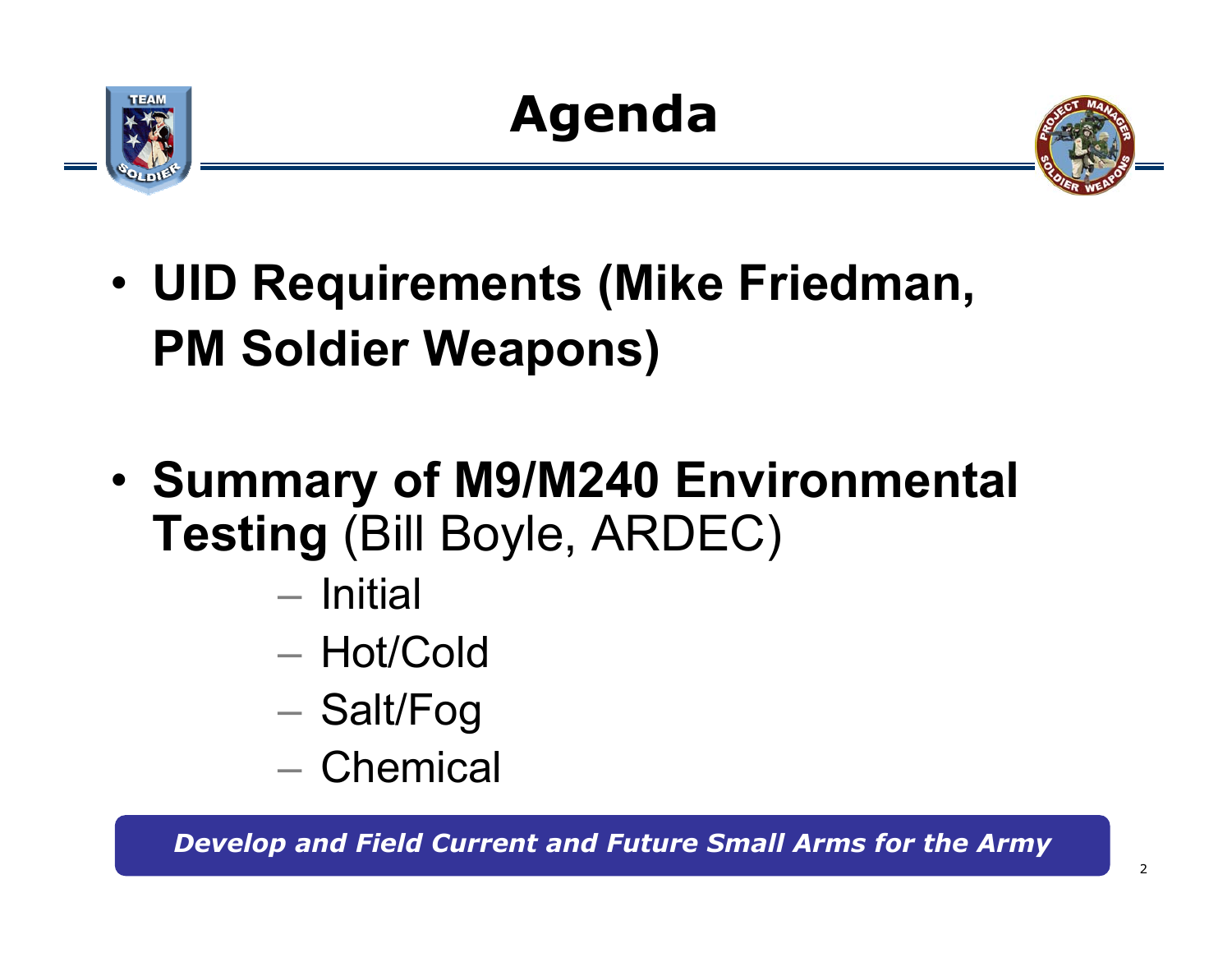

**What Is UID?**





• UID is a 2-D data matrix used to uniquely identify an item.

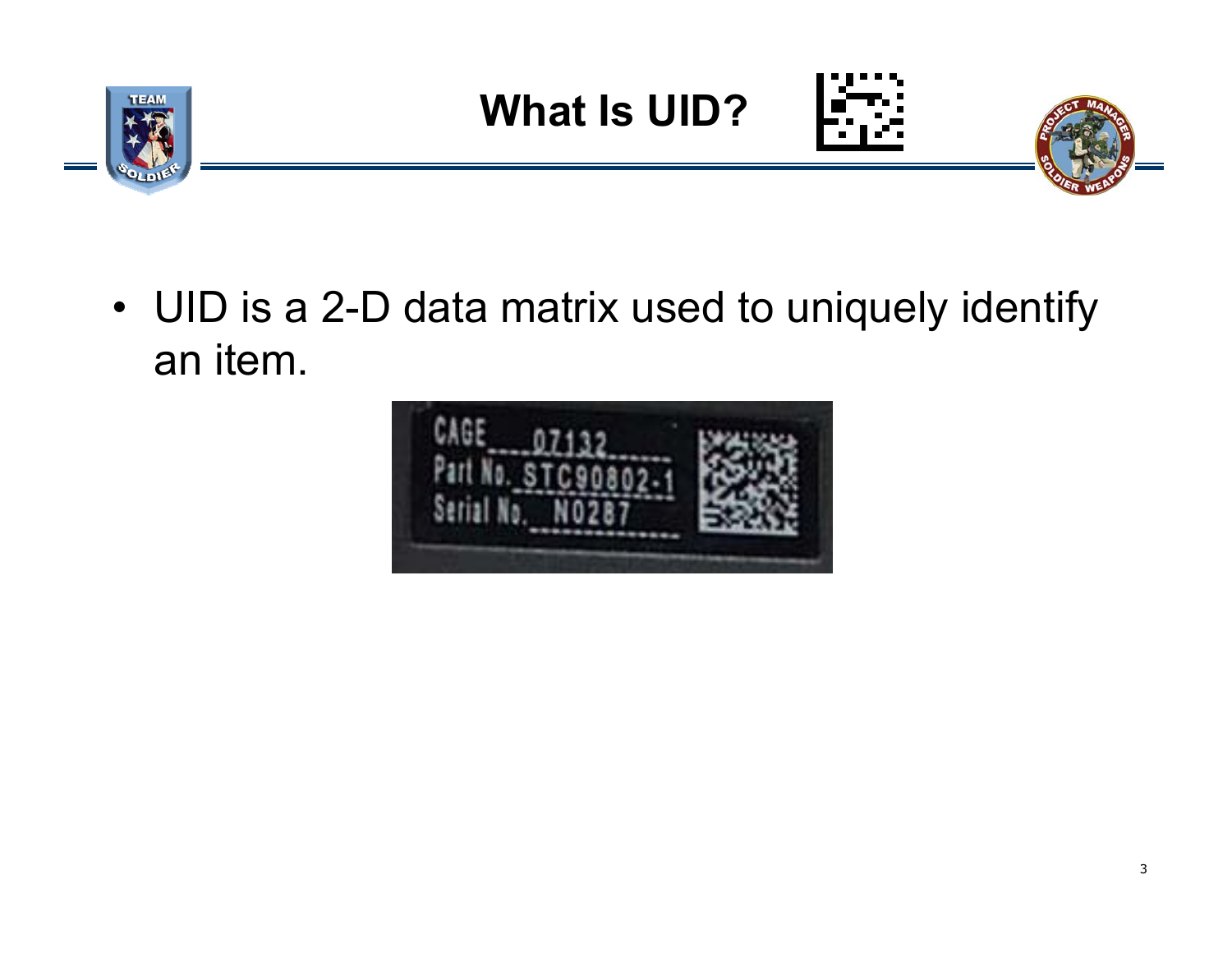



- Any serialized managed item
- •Any item that has a value of over \$5,000.00
- Any item the PM wants to be coded Any item the PM wants to be coded Any item the PM wants to be coded
- GFM/GFE GFM/GFE GFM/GFE
- Controlled inventory Controlled inventory Controlled inventory
- Mission essential Mission essential Mission essential
- PM Implementation plan requires one mark per weapon on the serially tracked component ( i.e.. Lower receiver)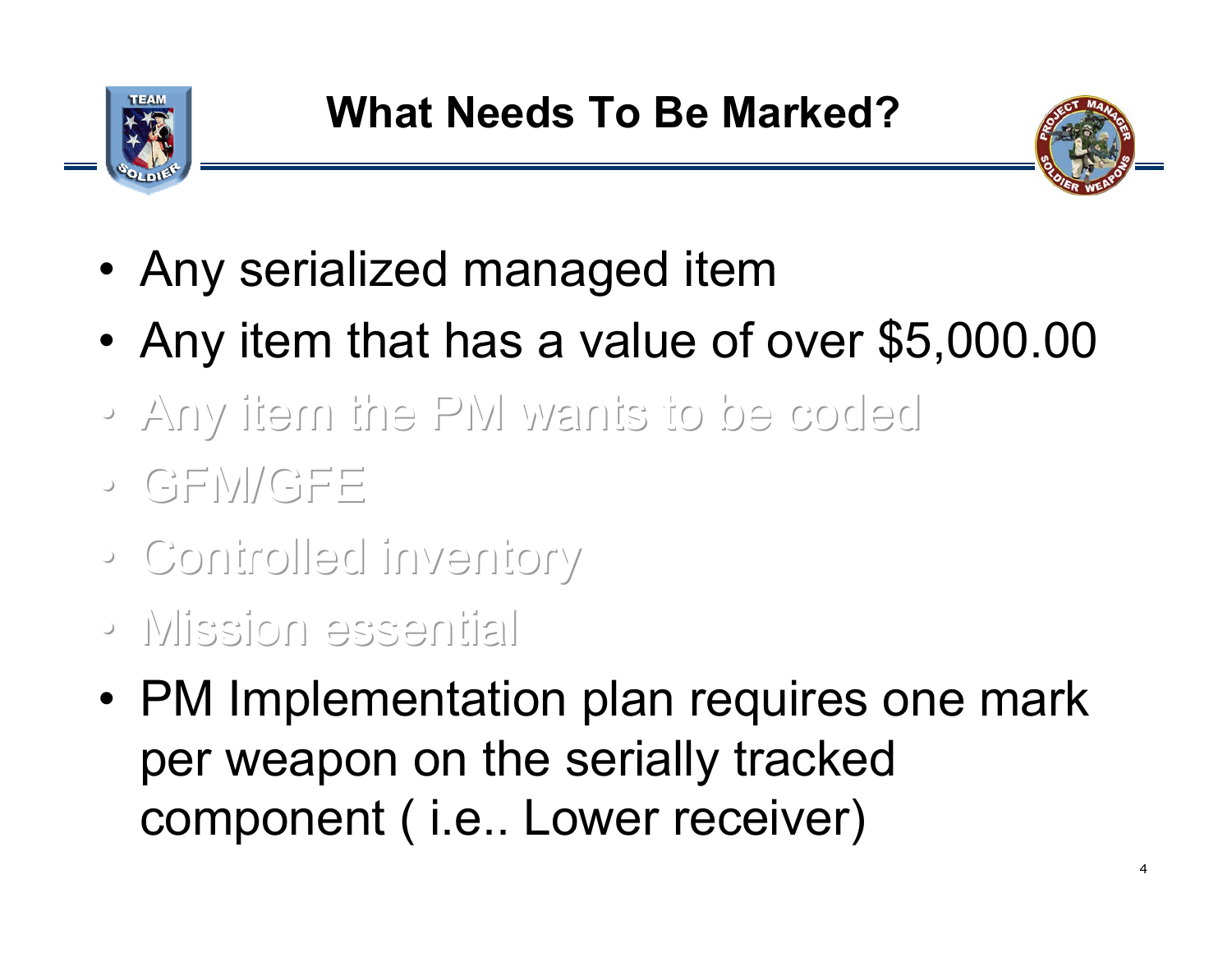

• MIL-STD-130M, Establishes the marking requirement on the item.

• DFARS 252.211-7003 Defense Federal Acquisition Regulation Supplement, identifies the data submission requirements.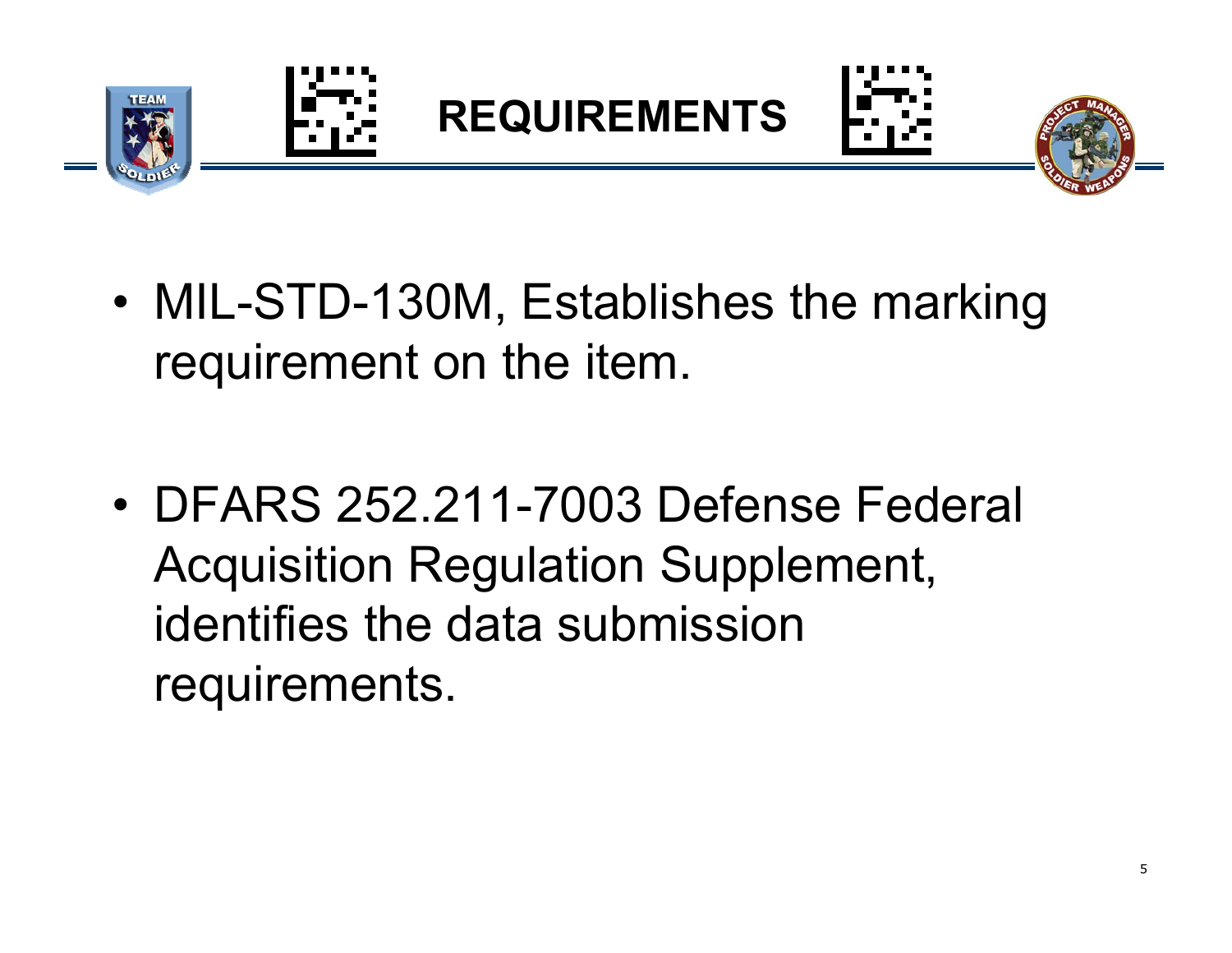

**When Does This Need To Be Implemented?**



# *New Production*

- •Industry needs to Implement NOW
- • All new procurements have DFARS clause as part of the contract

• All options have this added as they are exercised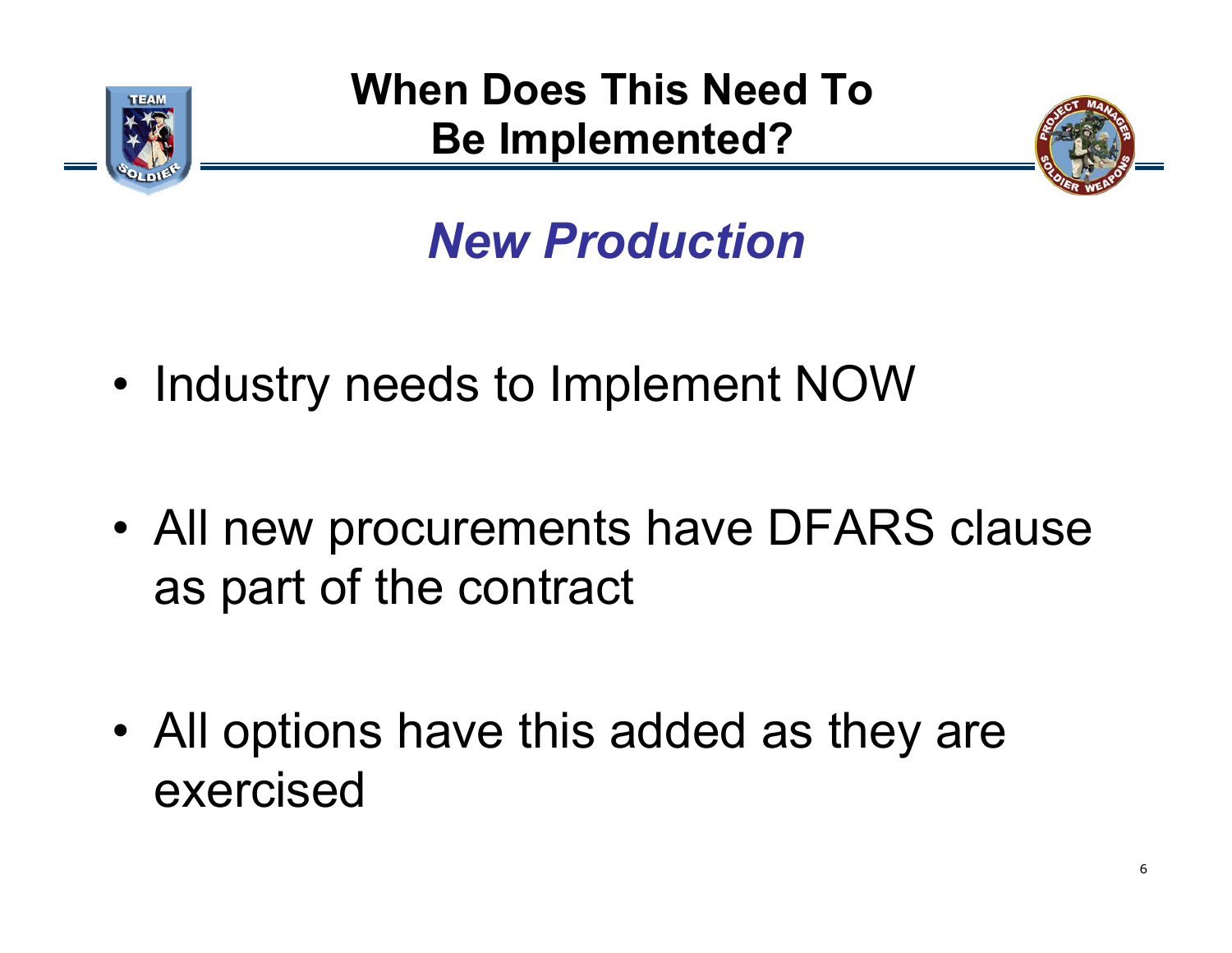

**When Does This Need To Be Implemented?**



## *Government Inventory*

To be marked at Government Depot

All legacy items must "comply" by December 31, 2010

Will not mark inactive systems (i.e. M1, M14, M60, M1911)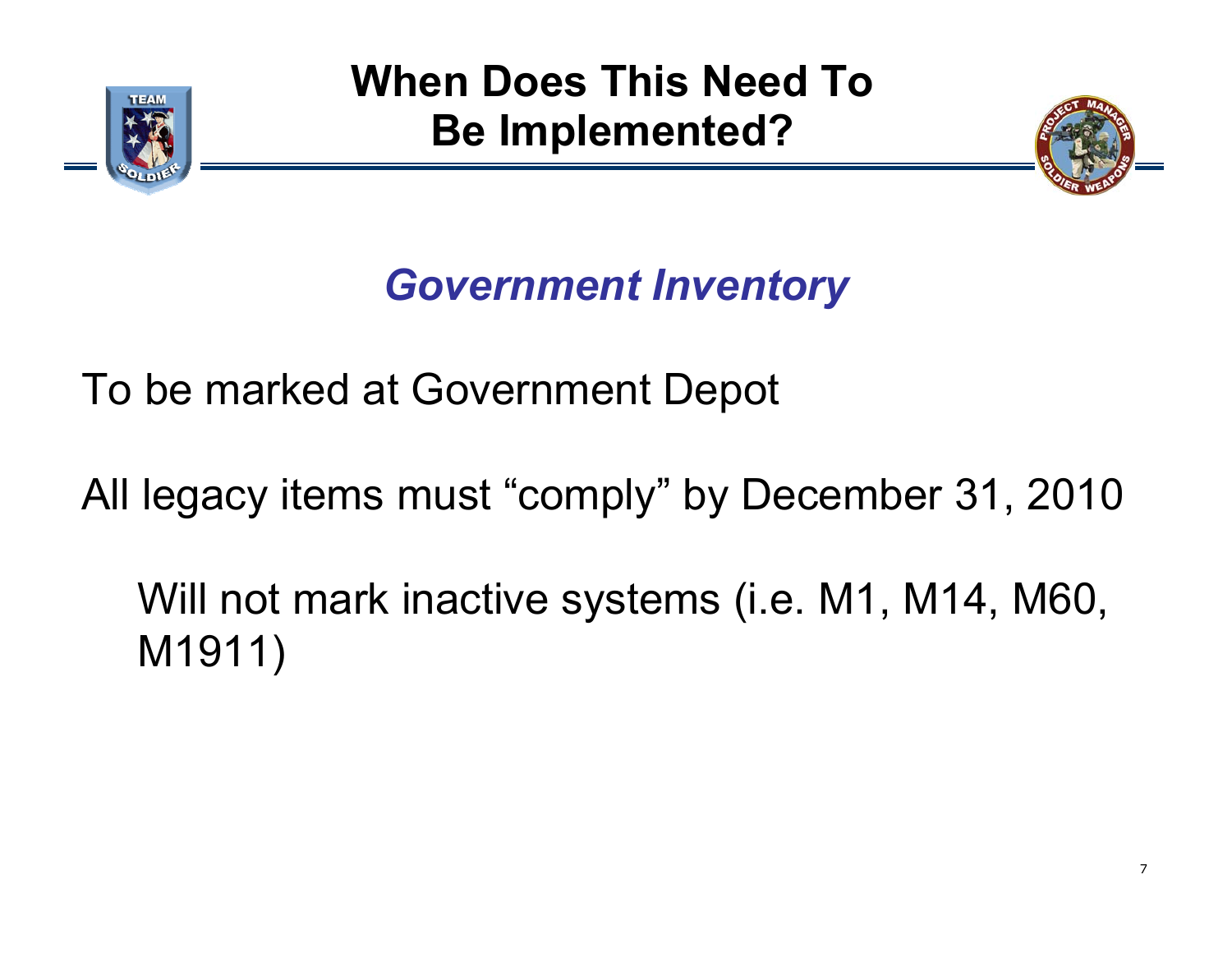

**Additional Information**





- WWW.IUIDToolkit.com
- WWW.UIDsupport.com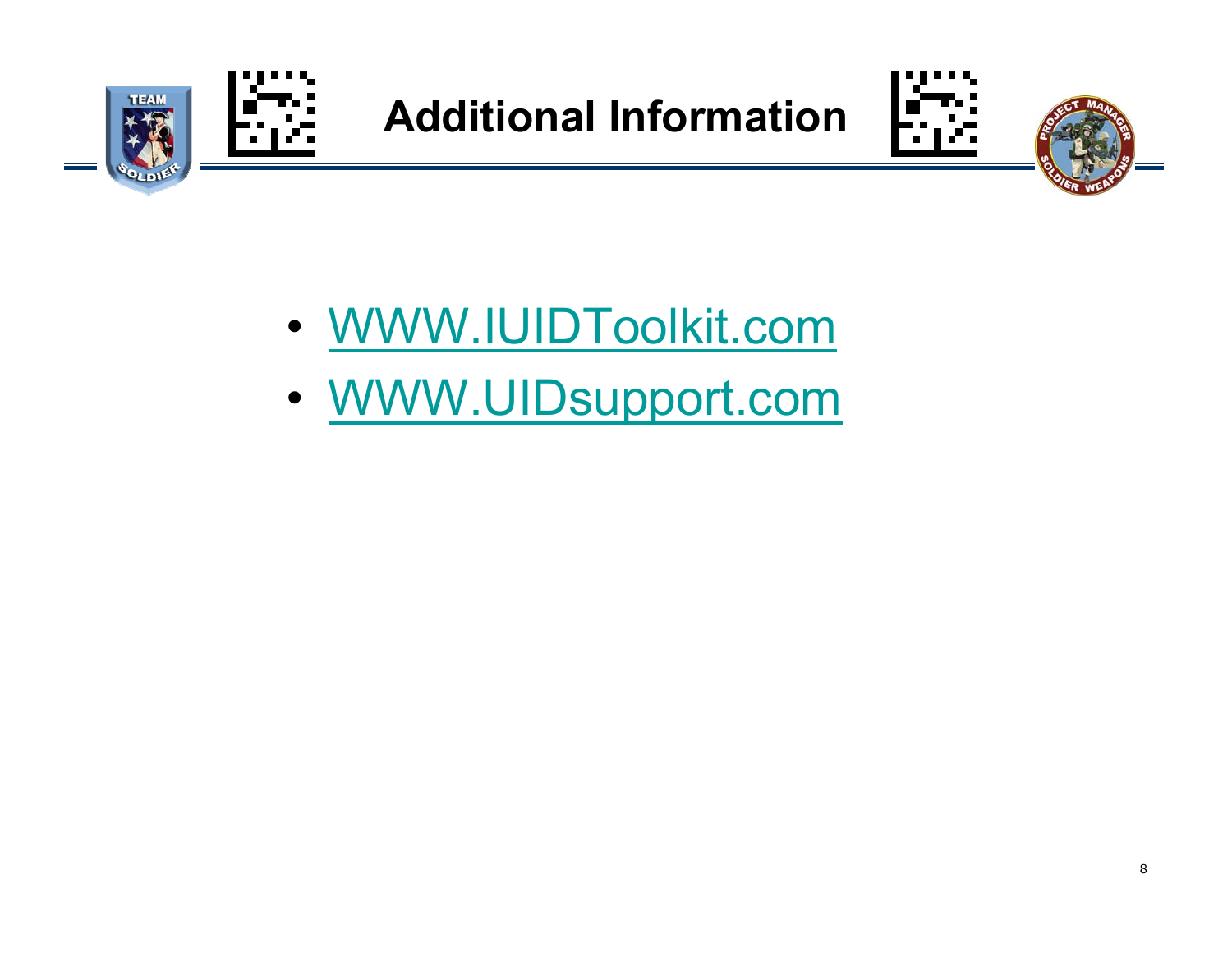



- Initial testing has been conducted on various marking methods, testing includes:
	- Hot
	- Cold
	- Icing
	- Salt Fog
	- $-$  Chemical compatibility
	- Blowing Sand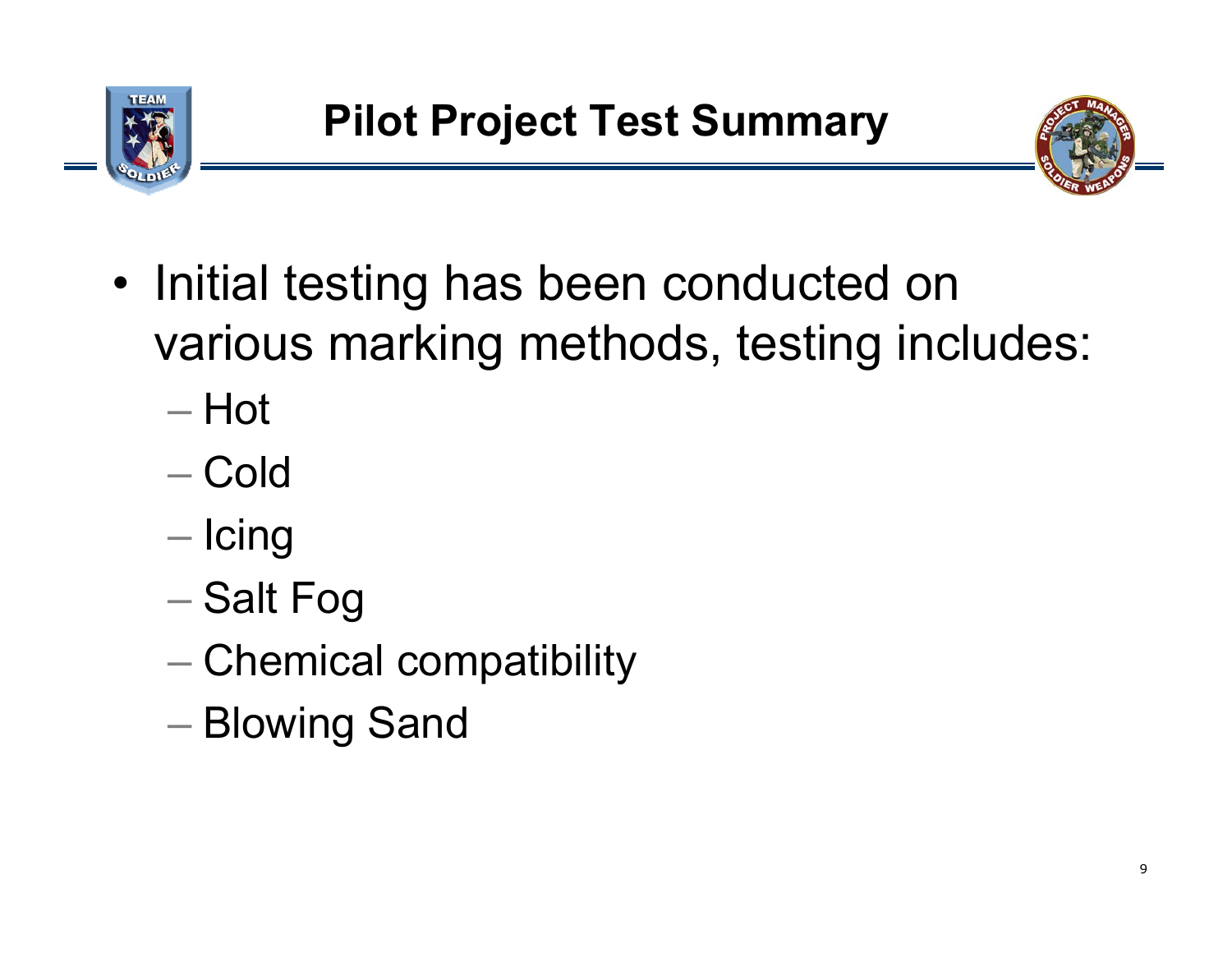



- • Phase II Qualification Testing completed 20 Mar 2006
- Reviewing test results and continuing to implement approved plan
- •Brief Industry
- Developing detailed implementation at Anniston Army Depot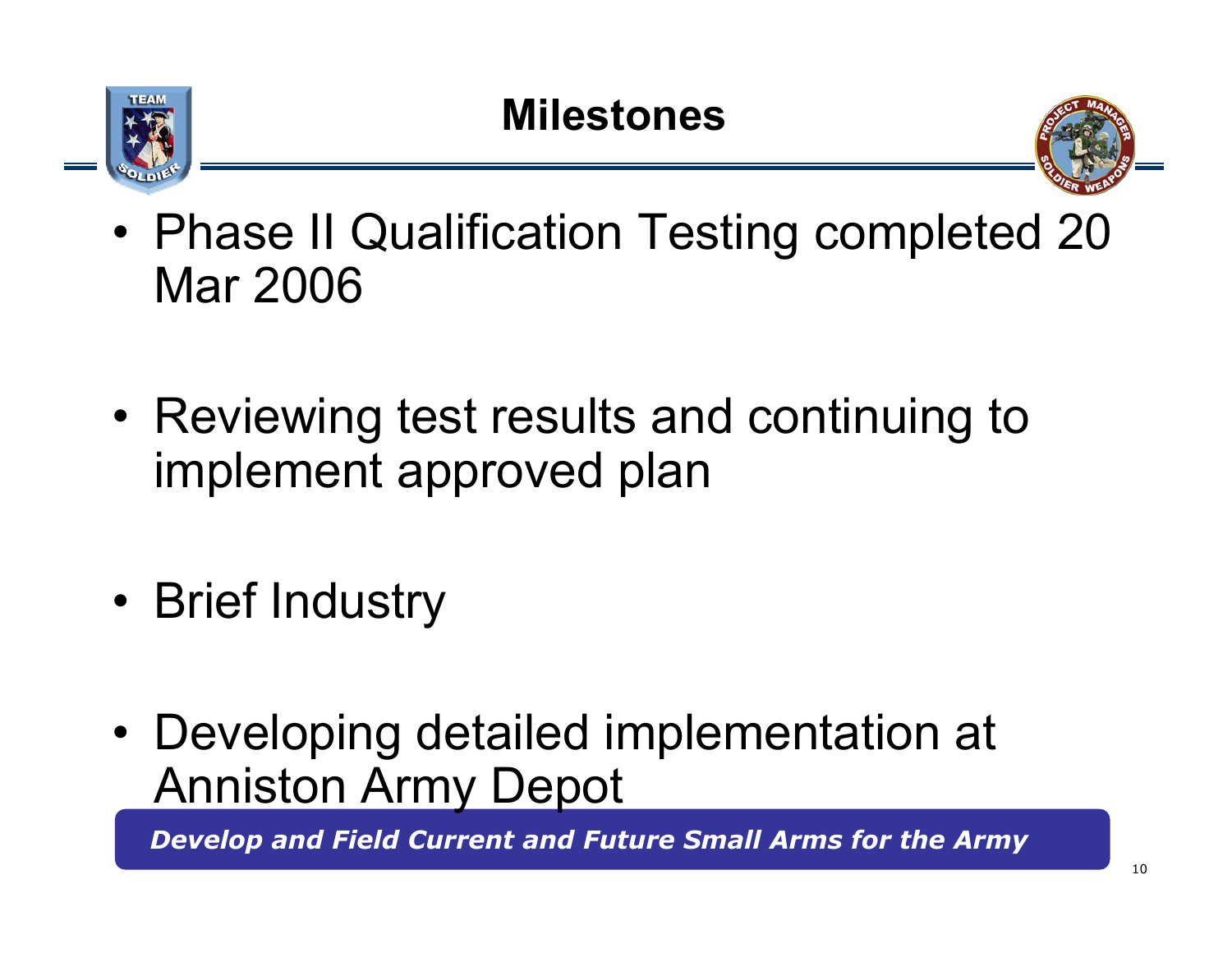### **Test Items**





|                         |                       | # of samples                                                                                                                                                             |      |  |  |
|-------------------------|-----------------------|--------------------------------------------------------------------------------------------------------------------------------------------------------------------------|------|--|--|
| Method                  | Coating               | M <sub>9</sub>                                                                                                                                                           | M240 |  |  |
|                         |                       |                                                                                                                                                                          |      |  |  |
|                         | Krylon                | X                                                                                                                                                                        | 5    |  |  |
|                         | <b>Bare Phosphate</b> | X<br>10<br>8<br>X<br>7<br>5<br>5<br>5<br>5<br>7<br>5<br>5<br>5<br>$\overline{7}$<br>5<br>$\overline{7}$<br>12<br>X<br>X<br>5<br>5<br>X<br>5<br>X<br>10<br>X.<br>20<br>15 |      |  |  |
| Laser coat and discolor | Anodized              |                                                                                                                                                                          |      |  |  |
|                         | DataLase Clearcoat    |                                                                                                                                                                          |      |  |  |
|                         | Aluma Hyde II         |                                                                                                                                                                          |      |  |  |
|                         | Aluma Hyde II         |                                                                                                                                                                          |      |  |  |
|                         | DataLase Clearcoat    |                                                                                                                                                                          |      |  |  |
| Laser etch & clear coat | Evershield            |                                                                                                                                                                          |      |  |  |
|                         | No coating            |                                                                                                                                                                          |      |  |  |
|                         | No Coating            |                                                                                                                                                                          |      |  |  |
|                         | Ahyde II              |                                                                                                                                                                          |      |  |  |
| Deep laser engraving    | Datalase              |                                                                                                                                                                          |      |  |  |
|                         | Krylon                |                                                                                                                                                                          |      |  |  |
|                         |                       |                                                                                                                                                                          |      |  |  |
| Tesa Tape               |                       |                                                                                                                                                                          |      |  |  |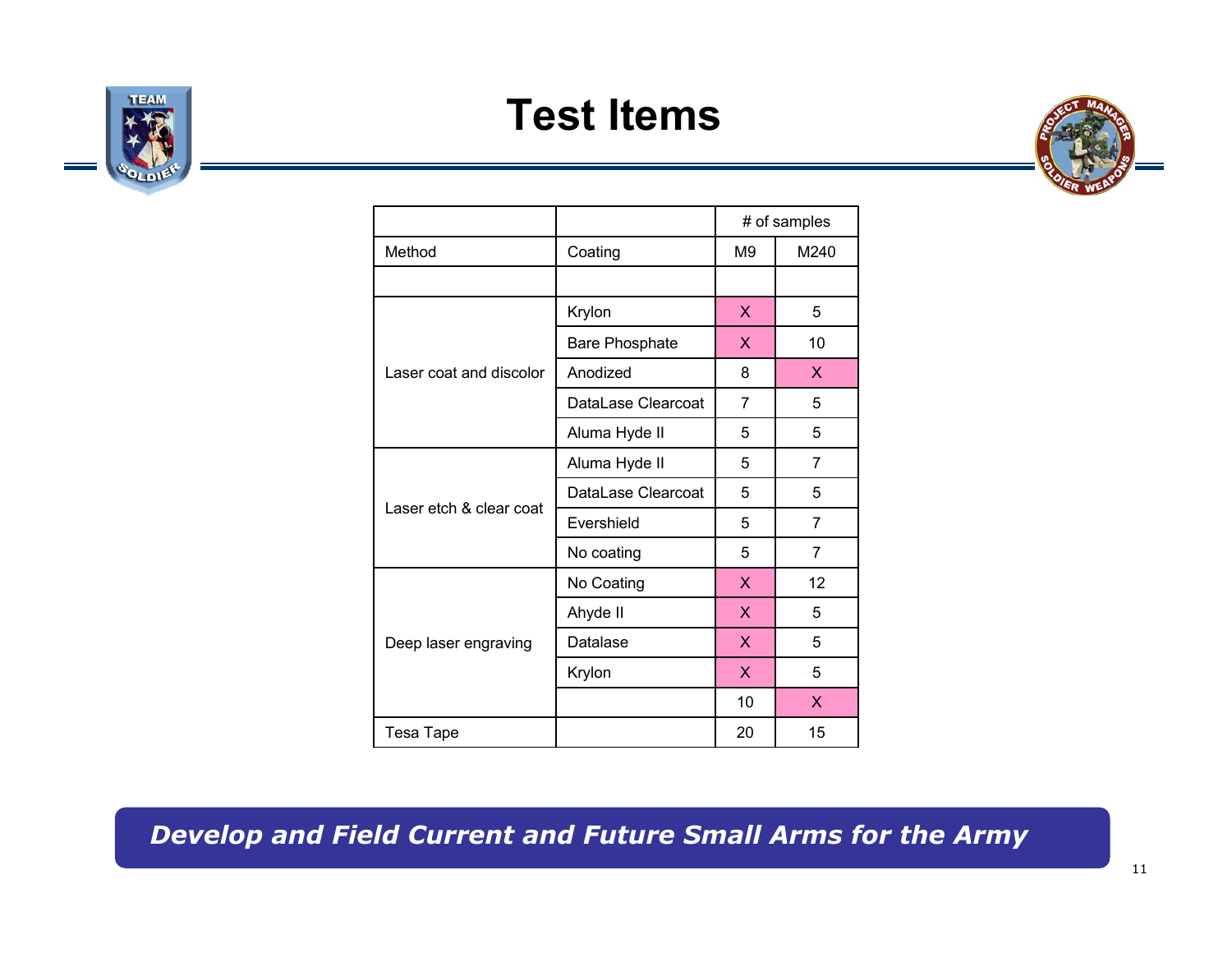



- **Hot Test**
	- $-$  Samples conditioned to 155 deg F for 24 hrs
	- Temperature increased to 220 deg F for 1 hr then returned to 155 deg F for 4 hrs
	- Repeated for six cycles
- • **Upon completion of test markings examined for damage and readability**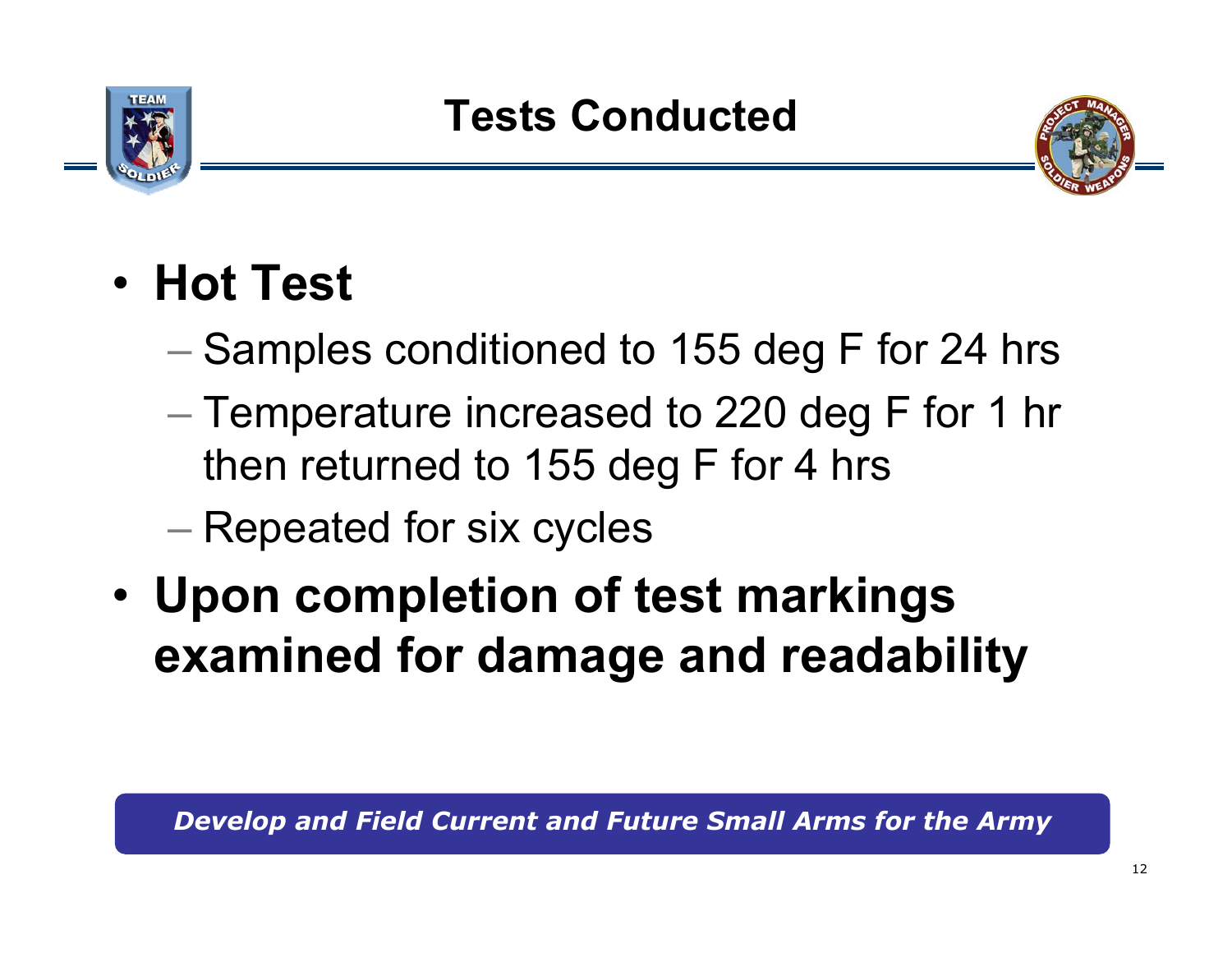



# • **Cold Test**

- Weapons conditioned to -55 deg F for 24 hrs
- Temperature increased to 220 deg F for 1 hr then returned to -55 deg F for 4 hrs
- Repeated for six cycles
- • **Upon completion of test markings examined for damage and readability**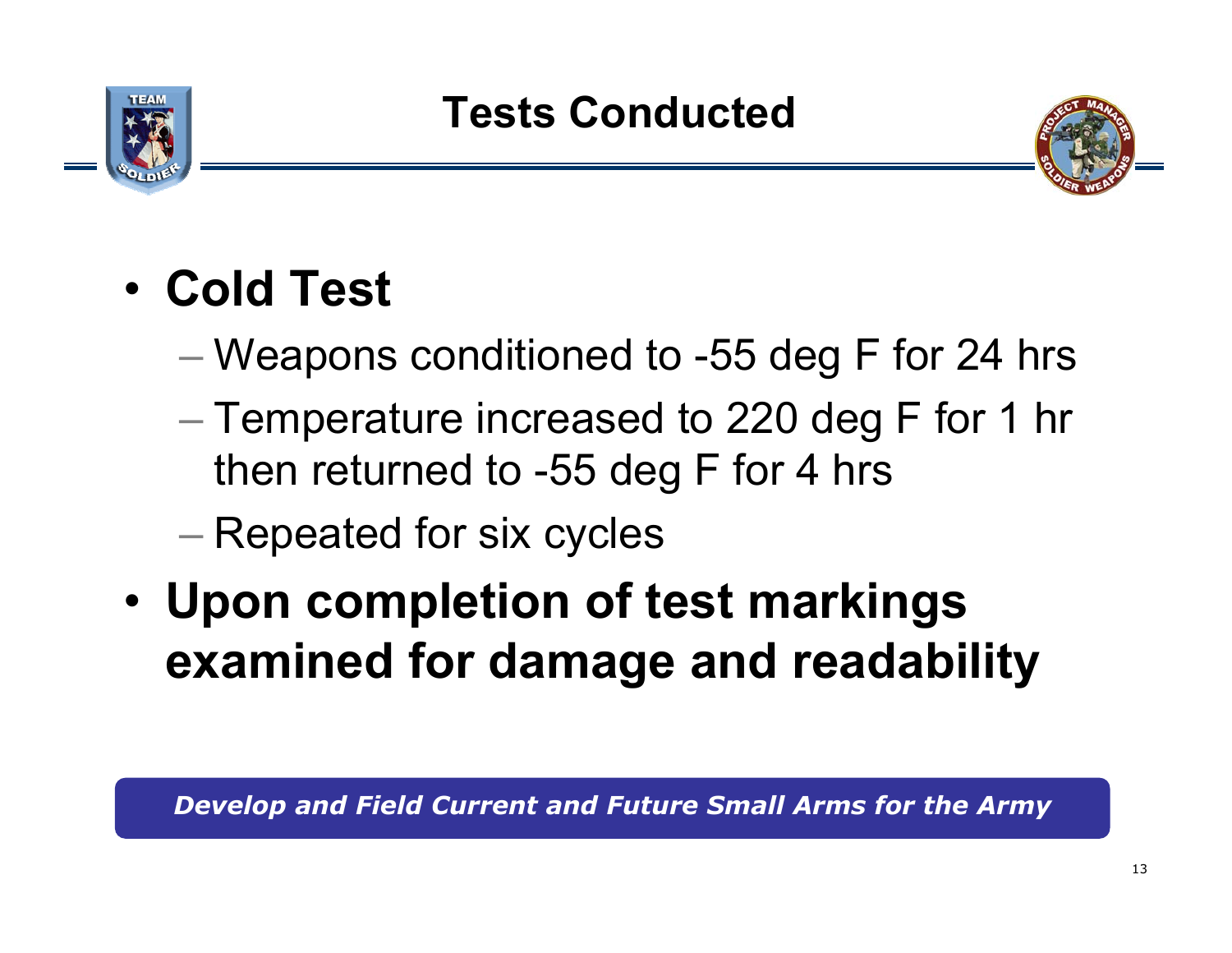



# • **Icing Test**

- $-$  Samples conditioned to 20 deg F for 24 hrs
- Water was sprayed onto the test samples every hour until ice the thickness of 1/8 inch achieved
- • **Samples returned to ambient temperature and markings examined for damage and readability**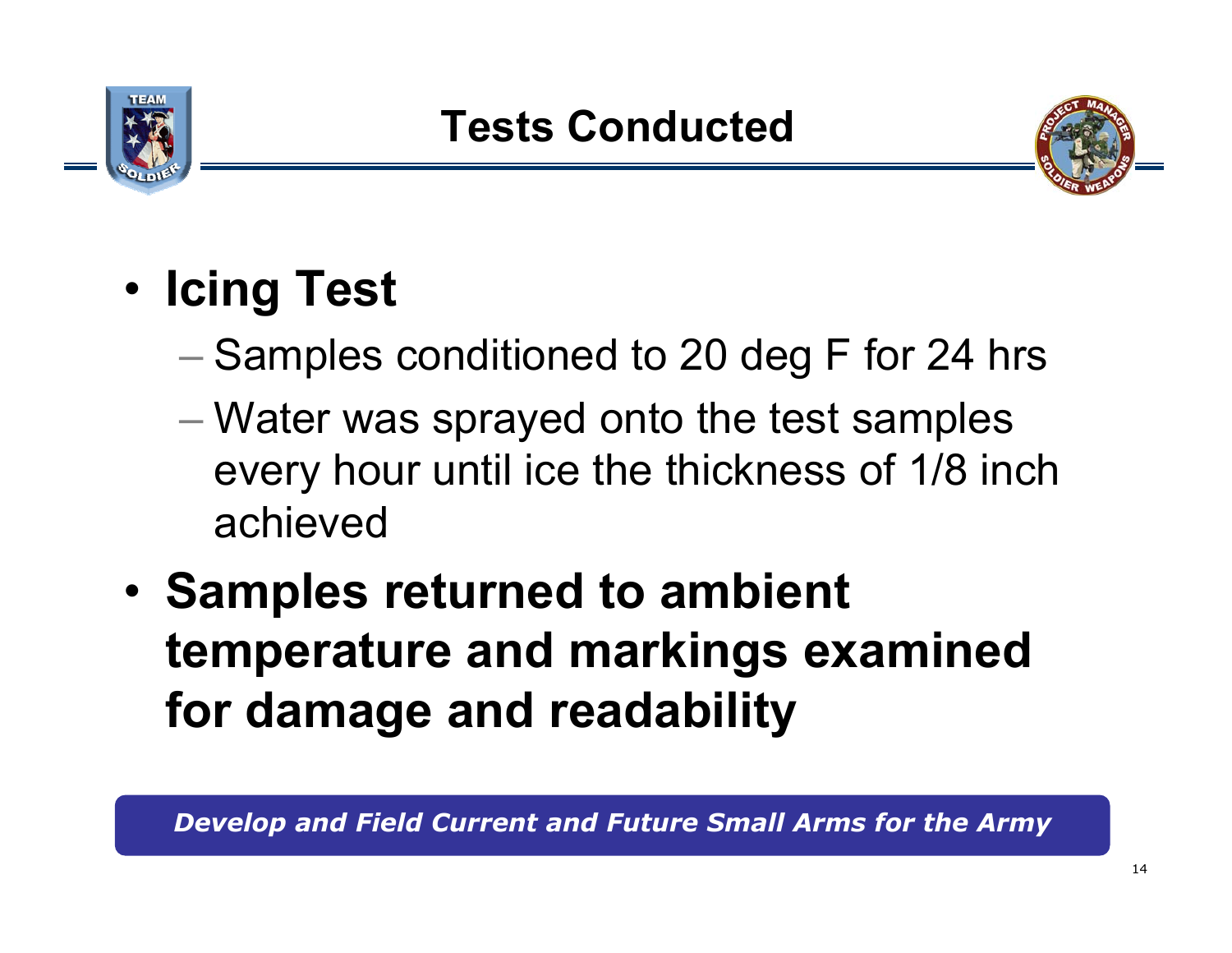



#### •**Salt Fog**

- M9 samples subjected to 5% salt solution for 336 hrs
- M240 samples coated with CLP and subjected to 5% salt solution for 48 hrs
- • **Upon completion of test markings examined for damage and readability**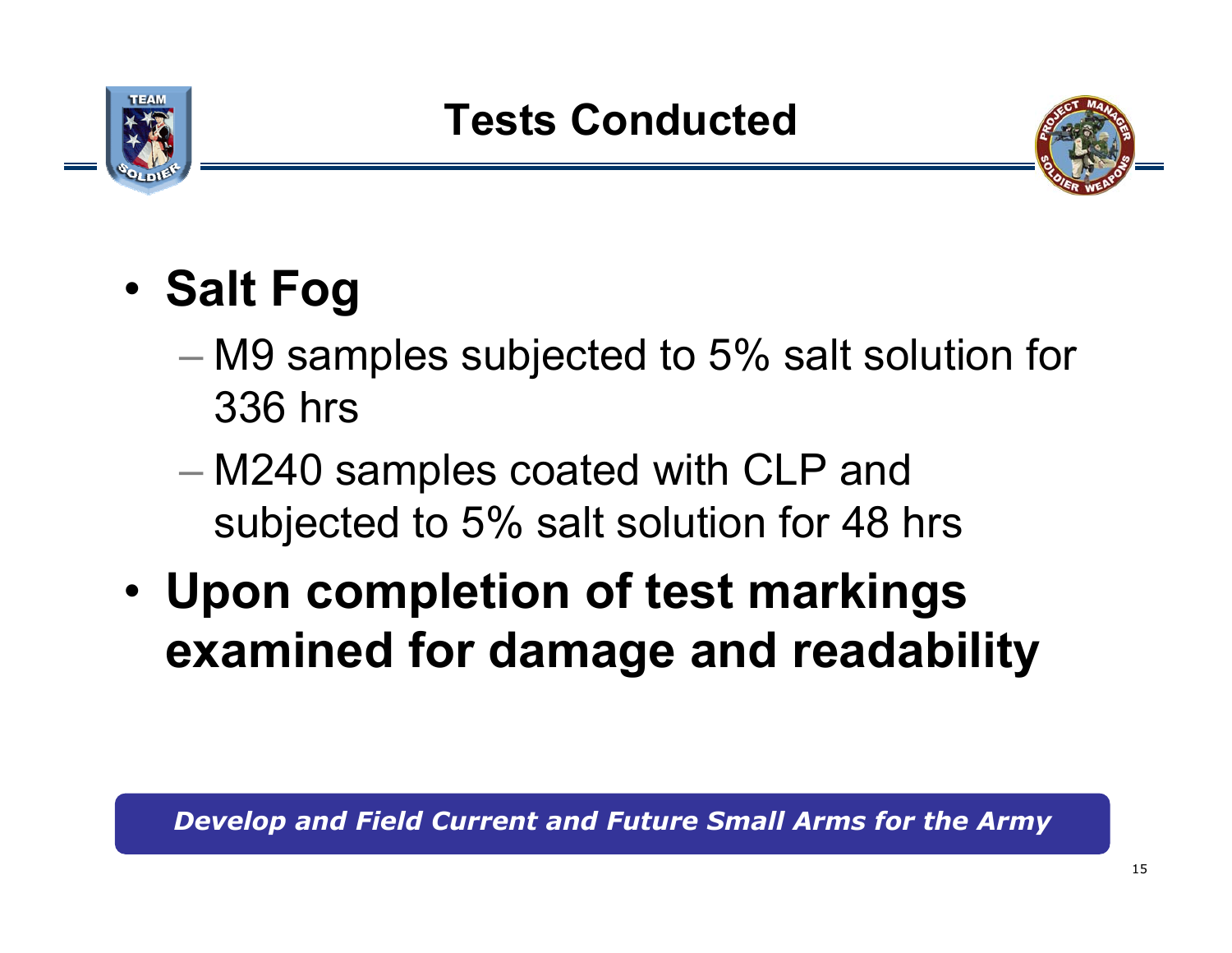



- • **Chemical Compatibility**
	- $-$  Test samples exposed to Army standard  $\,$ chemicals for a period of 24 hrs
- • **Upon completion of test markings examined for damage and readability**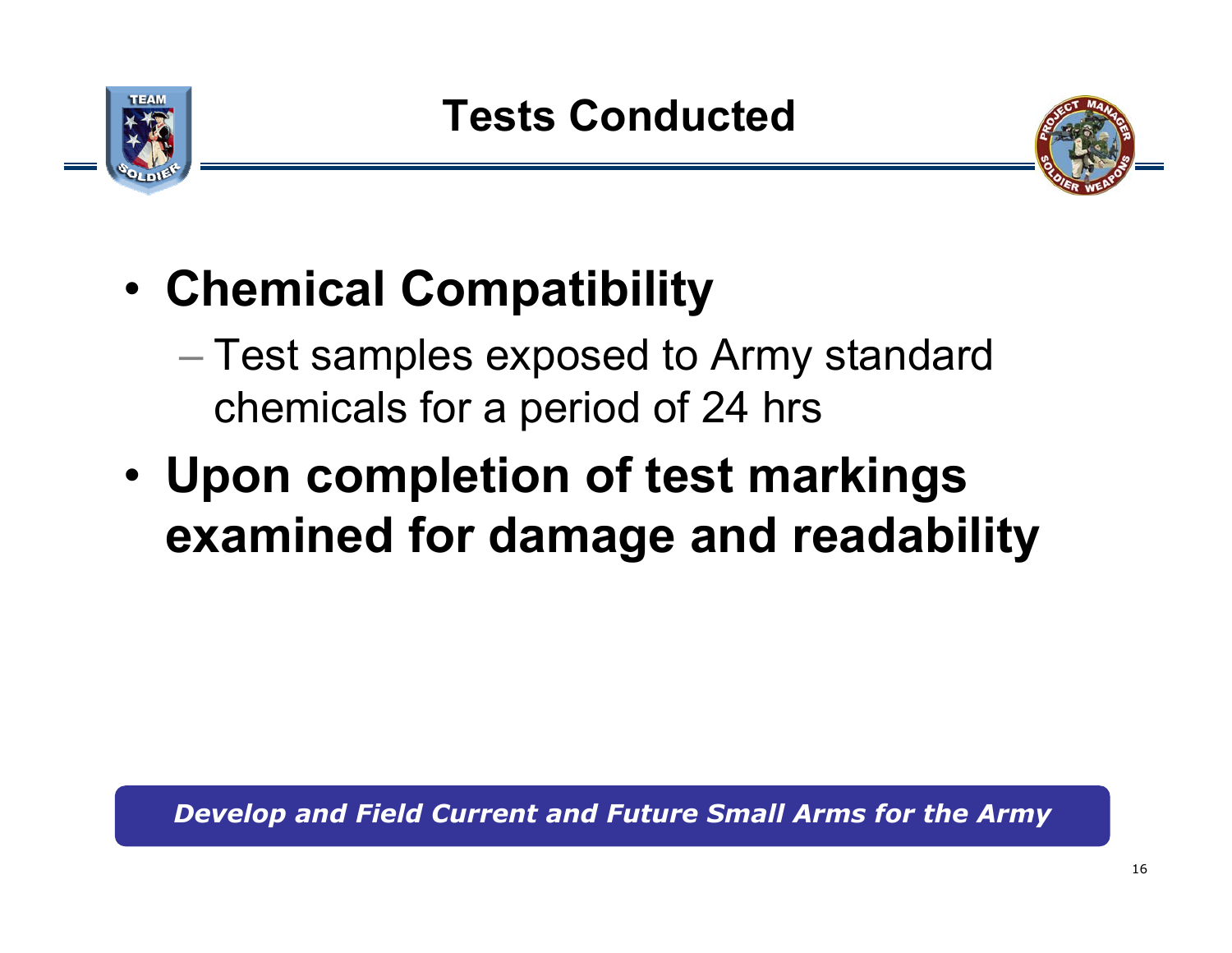



# • **Sand and Dust**

- M240 samples subjected to 3.5 lbs of blowing sand and dust
- $-$  Sand nozzle directed on the mark being tested
- • **Upon completion of test markings examined for damage and readability**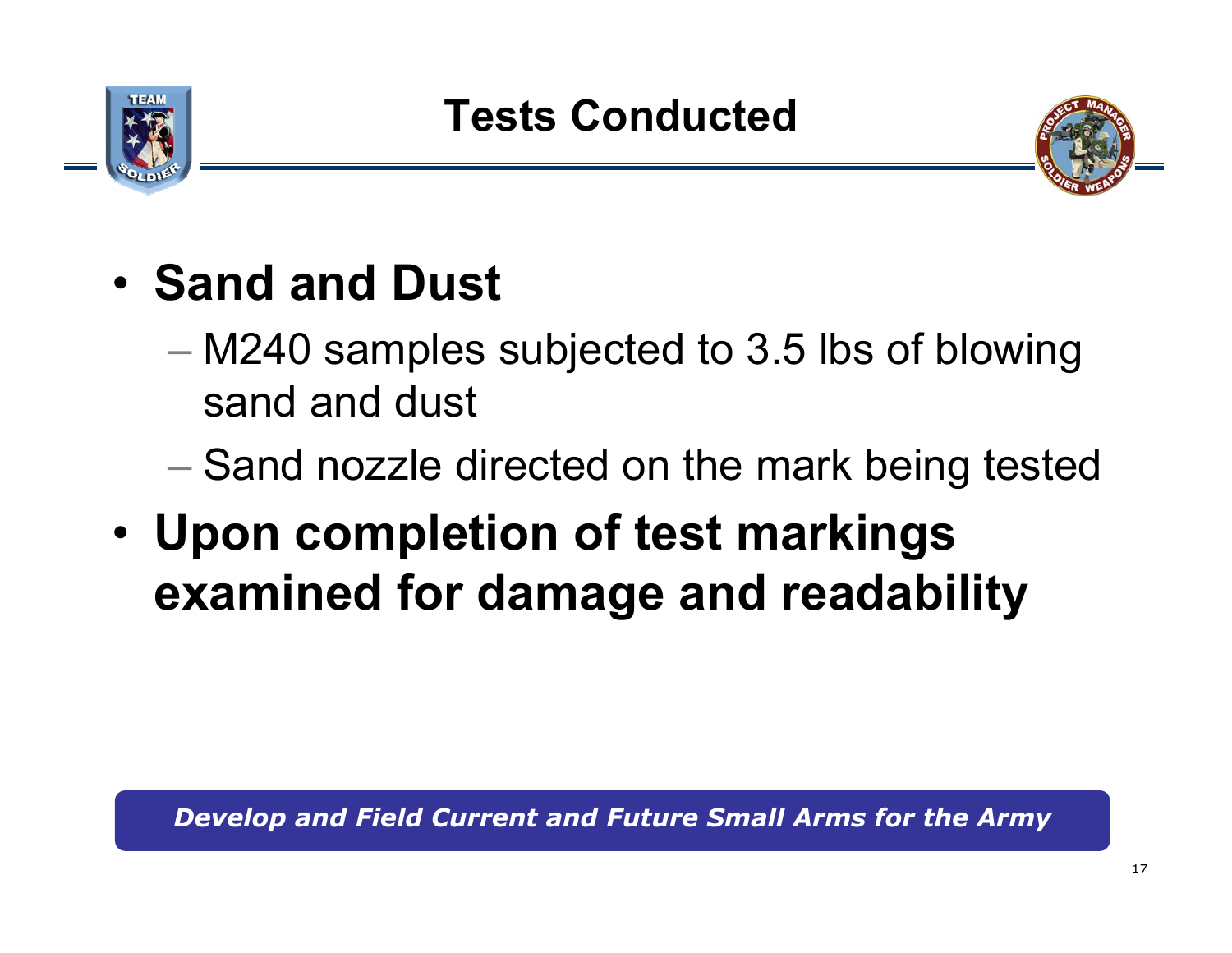

### **Sand and Dust Test**





#### **Sand Chamber**

#### **After Sand testing and before cleaning**

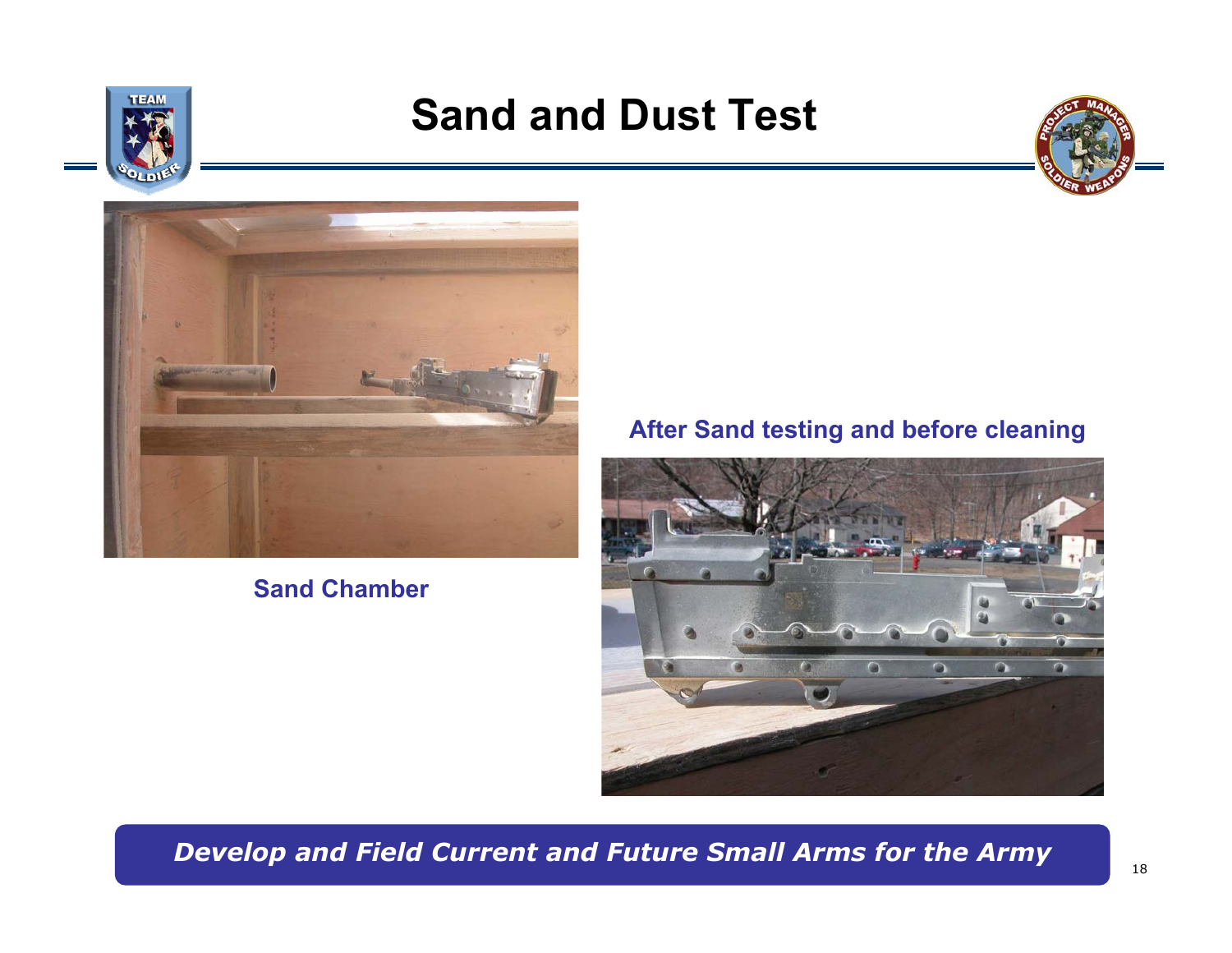### **Test Results (Readability)**



|                         |                       | Initially      |           | After hot      |           | <b>After Cold</b> |           | After icing    |           |                | After chemical |
|-------------------------|-----------------------|----------------|-----------|----------------|-----------|-------------------|-----------|----------------|-----------|----------------|----------------|
| Method                  | Coating               | M <sub>9</sub> | M240      | M <sub>9</sub> | M240      | M <sub>9</sub>    | M240      | M <sub>9</sub> | M240      | M <sub>9</sub> | M240           |
|                         |                       |                |           |                |           |                   |           |                |           |                |                |
|                         | Krylon                | <b>NA</b>      | 2/2       | <b>NA</b>      | 2/2       | <b>NA</b>         | 2/2       | <b>NA</b>      | 2/2       | <b>NA</b>      | 2/2            |
|                         | <b>Bare Phosphate</b> | <b>NA</b>      | 1/4       | <b>NA</b>      | 0/4       | <b>NA</b>         | 1/4       | <b>NA</b>      | 1/4       | <b>NA</b>      | 1/4            |
| Laser coat and          | Anodized              | 3/4            | <b>NA</b> | 4/4            | <b>NA</b> | 3/4               | <b>NA</b> | 4/4            | <b>NA</b> | 3/4            | <b>NA</b>      |
| discolor                | DataLase<br>Clearcoat | 3/3            | 2/2       | 3/3            | 2/2       | 3/3               | 2/2       | 3/3            | 2/2       | 3/3            | 2/2            |
|                         | Aluma Hyde II         | 2/2            | 2/2       | 2/2            | 2/2       | 2/2               | 2/2       | 2/2            | 2/2       | 2/2            | 2/2            |
| Laser etch &            | Aluma Hyde II         | 2/2            | 1/3       | 2/2            | 1/3       | 2/2               | 2/3       | 2/2            | 1/3       | 2/2            | 1/3            |
|                         | DataLase<br>Clearcoat | 2/2            | 2/2       | 2/2            | 2/2       | 2/2               | 2/2       | 2/2            | 2/2       | 2/2            | 2/2            |
| clear coat              | Evershield            | 2/2            | 2/4       | 2/2            | 2/4       | 2/2               | 4/4       | 2/2            | 3/4       | 2/2            | 2/4            |
|                         | No coating            | 2/2            | 2/3       | 2/2            | 2/3       | 2/2               | 2/3       | 2/2            | 1/3       | 2/2            | 1/3            |
| Deep laser<br>engraving | No Coating            | 3/4            | 6/6       | 3/4            | 5/6       | 3/4               | 2/6       | 1/4            | 4/6       | $\mathsf{X}$   | 4/6            |
|                         | Ahyde II              | <b>NA</b>      | 1/2       | <b>NA</b>      | 0/2       | <b>NA</b>         | 0/2       | <b>NA</b>      | 0/2       | <b>NA</b>      | 0/2            |
|                         | Datalase              | <b>NA</b>      | 2/2       | <b>NA</b>      | 2/2       | <b>NA</b>         | 2/2       | <b>NA</b>      | 1/2       | <b>NA</b>      | 1/2            |
|                         | Krylon                | <b>NA</b>      | 2/2       | <b>NA</b>      | 2/2       | <b>NA</b>         | 2/2       | <b>NA</b>      | 1/2       | <b>NA</b>      | 1/2            |
| Tesa Tape               |                       | 9/9            | 8/8       | 9/9            | 8/8       | 8/9               | 8/8       | 8/9            | 7/8       | 8/9            | 8/8            |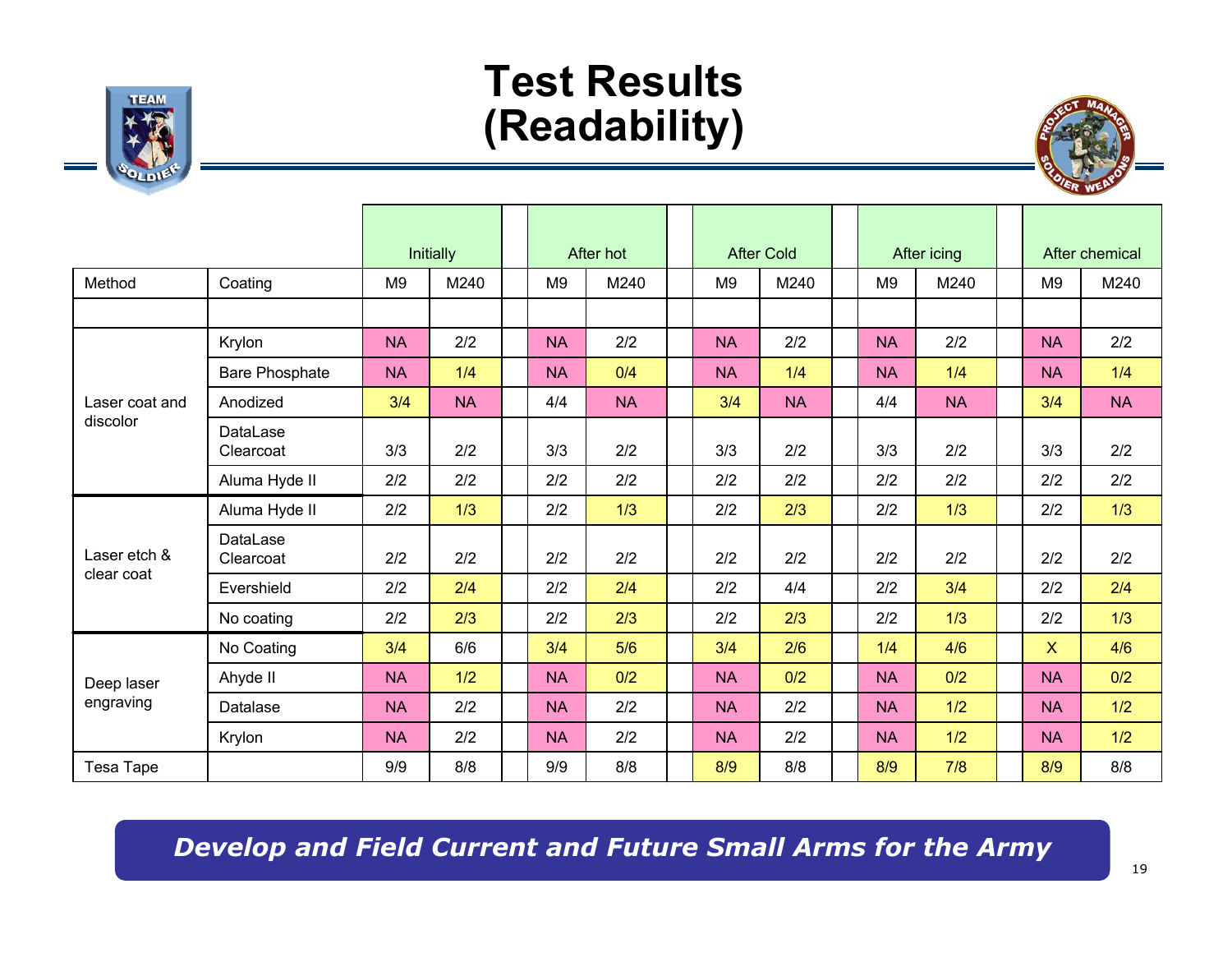

### **Test Results (Readability)**



Hot/cold wpns

|                            |                       | Initially              |           |  | <b>After Salt Fog</b> |           |  |                | After sand and<br>dust |
|----------------------------|-----------------------|------------------------|-----------|--|-----------------------|-----------|--|----------------|------------------------|
| Method                     | Coating               | M240<br>M <sub>9</sub> |           |  | M <sub>9</sub>        | M240      |  | M <sub>9</sub> | M240                   |
|                            |                       |                        |           |  |                       |           |  |                |                        |
|                            | Krylon                | <b>NA</b>              | 3/3       |  | <b>NA</b>             | 0/3       |  | <b>NA</b>      | 2/2                    |
|                            | <b>Bare Phosphate</b> | <b>NA</b>              | 0/4       |  | <b>NA</b>             | 0/4       |  | <b>NA</b>      | 1/1                    |
| Laser coat and<br>discolor | Anodized              | 4/4                    | <b>NA</b> |  | 3/4                   | <b>NA</b> |  | <b>NA</b>      | <b>NA</b>              |
|                            | DataLase Clearcoat    | 3/3                    | 3/3       |  | 0/4                   | 0/3       |  | <b>NA</b>      | 2/2                    |
|                            | Aluma Hyde II         | 3/3                    | 3/3       |  | 0/3                   | 0/3       |  | <b>NA</b>      | 2/2                    |
| Laser etch &               | Aluma Hyde II         | 3/3                    | 4/4       |  | 0/3                   | 2/4       |  | <b>NA</b>      | 1/1                    |
|                            | DataLase Clearcoat    | 3/3                    | 3/3       |  | 0/3                   | 0/3       |  | <b>NA</b>      | 2/2                    |
| clear coat                 | Evershield            | 3/3                    | 3/3       |  | 0/3                   | 2/3       |  | <b>NA</b>      | 2/2                    |
|                            | No coating            | 3/3                    | 3/3       |  | 0/3                   | 1/3       |  | <b>NA</b>      | 1/1                    |
|                            | No Coating            | 3/3                    | 3/3       |  | 0/3                   | 0/3       |  | <b>NA</b>      | 2/2                    |
| Deep laser<br>engraving    | Ahyde II              | <b>NA</b>              | 3/3       |  | <b>NA</b>             | 0/3       |  | <b>NA</b>      | 0/1                    |
|                            | Datalase              | <b>NA</b>              | 3/3       |  | <b>NA</b>             | 0/3       |  | <b>NA</b>      | 1/1                    |
|                            | Krylon                | <b>NA</b>              | 3/3       |  | <b>NA</b>             | 0/3       |  | <b>NA</b>      | 1/1                    |
| Tesa Tape                  |                       | 8/8<br>4/4             |           |  | 8/8                   | 4/4       |  | <b>NA</b>      | 2/2                    |

Note: M9 not tested with Sand/Dust due to lack of fixture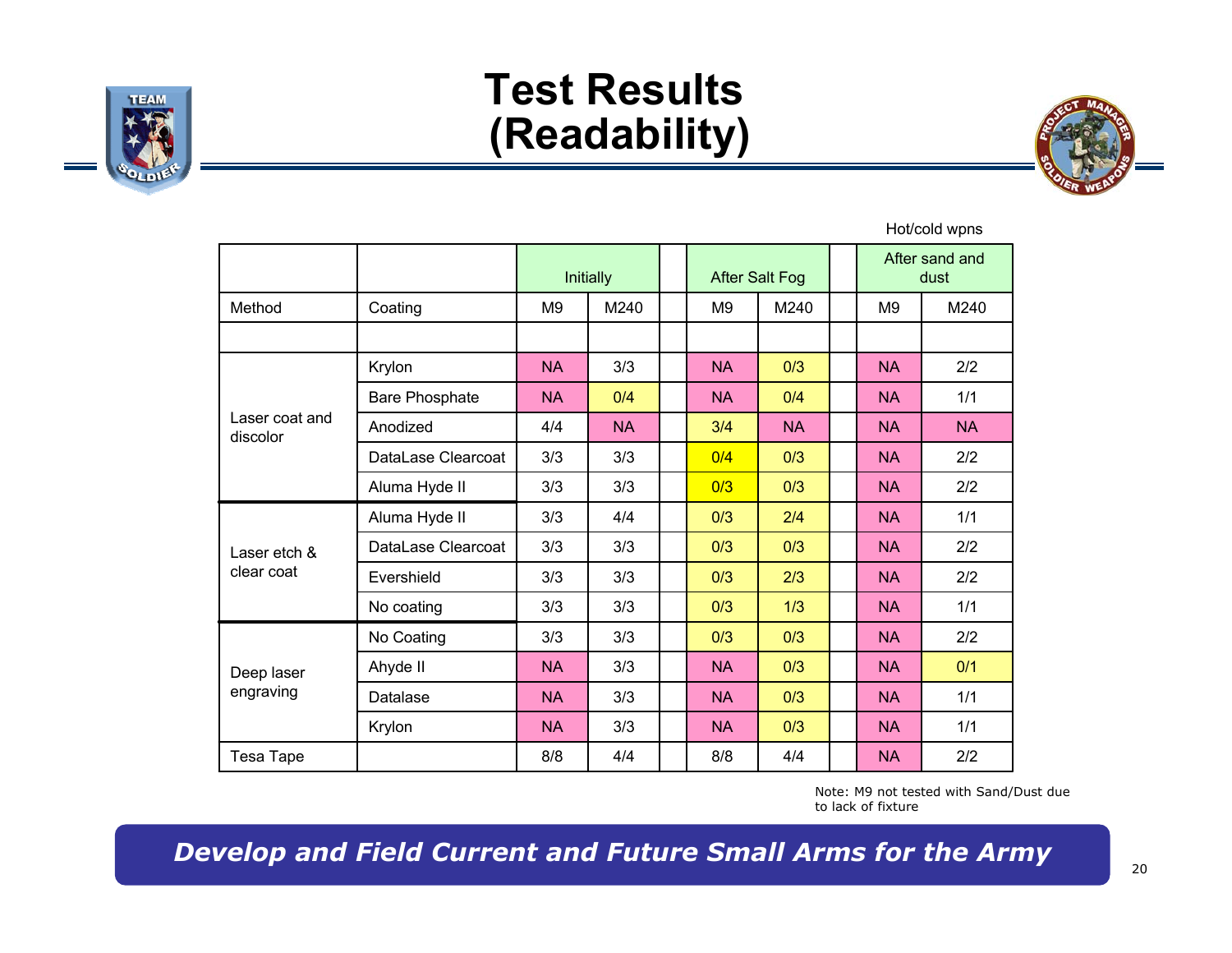

### **After Salt/Fog Testing (M240)**





M240-74A deep laser, Ahyde II w/clear coat



M240-49 laser etch



M240-41 laser etch w/clear coat, Ahyde II



wiz40-49 idser etch M240-60 deep laser w/clear coat (Krylon)<br>w/clear coat, Ahyde II



M240-2A DATALASEPaint w/clear coat, Ahyde II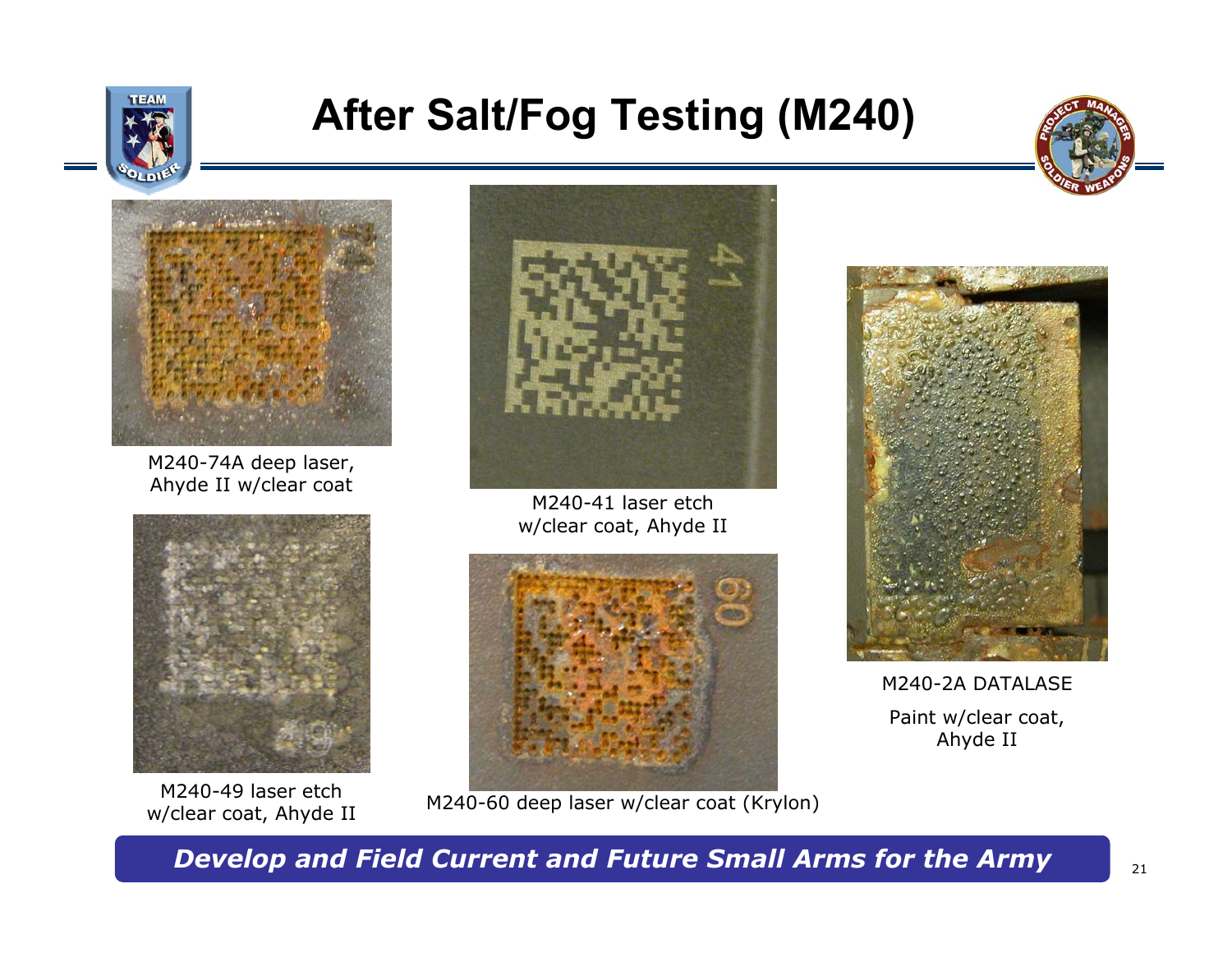

### **After Salt/Fog Testing (M9)**





M9 9-53 laser etch w/clear coat, M9 9-38 laser etch w/o coating Aluma Hyde II



M9 9-25 Datalase paint, Aluma Hyde II w/clear coat





M9 9-45 laser etch w/clear coat (Evershield)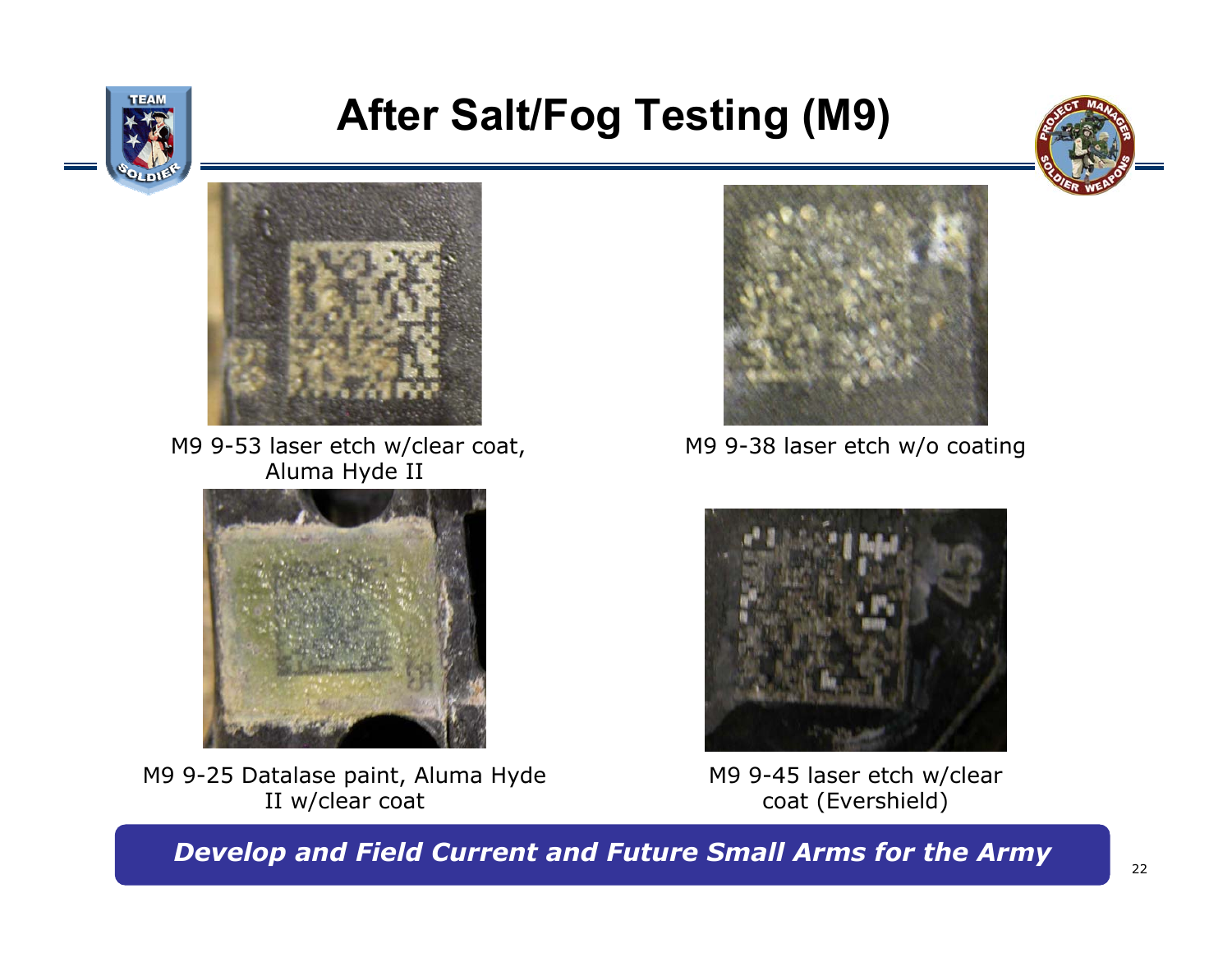# **Matrix**

| <b>Corrosion</b><br><b>Matrix</b> |                       | Amount of corrosion after salt fog |              |                |                |              |          |                |                |            |                |                |  |  |
|-----------------------------------|-----------------------|------------------------------------|--------------|----------------|----------------|--------------|----------|----------------|----------------|------------|----------------|----------------|--|--|
|                                   |                       |                                    |              | M <sub>9</sub> |                | M240         |          |                |                |            |                |                |  |  |
|                                   | Readable              |                                    |              | Unreadable     |                |              | Readable |                |                | Unreadable |                |                |  |  |
|                                   |                       | Slight<br>None                     |              |                | Moderate       | Severe       |          | Slight<br>None |                |            | Moderate       | Severe         |  |  |
| Method                            | Coating               |                                    |              |                |                |              |          |                |                |            |                |                |  |  |
|                                   |                       |                                    |              |                |                |              |          |                |                |            |                |                |  |  |
|                                   | Krylon                | <b>NA</b>                          | <b>NA</b>    |                | <b>NA</b>      | <b>NA</b>    |          | $\Omega$       | $\Omega$       |            | $\mathbf{1}$   | $\overline{2}$ |  |  |
|                                   | <b>Bare Phosphate</b> | <b>NA</b>                          | <b>NA</b>    |                | <b>NA</b>      | <b>NA</b>    |          | ?              | $\overline{?}$ |            | $\gamma$       | $\overline{?}$ |  |  |
| Laser coat and<br>discolor        | Anodized              | $\overline{2}$                     | $\mathbf 0$  |                | $\overline{2}$ | $\mathbf 0$  |          | <b>NA</b>      | <b>NA</b>      |            | <b>NA</b>      | <b>NA</b>      |  |  |
|                                   | DataLase Clearcoat    | 0                                  | $\mathbf 0$  |                | 3              | 1            |          | $\mathbf{0}$   | 0              |            | 0              | 3              |  |  |
|                                   | Aluma Hyde II         | 0                                  | $\mathbf 0$  |                | $2^*$          | $\mathbf 0$  |          | 0              | $\Omega$       |            | $\Omega$       | 3              |  |  |
|                                   | Aluma Hyde II         | 0                                  | $\mathbf{1}$ |                | 1              | $\mathbf{1}$ |          | 1              | $\overline{2}$ |            | $\Omega$       | $\mathbf{1}$   |  |  |
| Laser etch &                      | DataLase Clearcoat    | 0                                  | $\mathbf{0}$ |                | 0              | 3            |          | $\mathbf{0}$   | $\mathbf 1$    |            | 0              | $\overline{2}$ |  |  |
| clear coat                        | Evershield            | 0                                  | $\mathbf 0$  |                | $\overline{2}$ | $\mathbf{1}$ |          | 0              | $\overline{2}$ |            | $\mathbf{1}$   | 0              |  |  |
|                                   | No coating            | 0                                  | $\mathbf 0$  |                | $\mathbf{1}$   | 2            |          | $\mathbf{1}$   | 0              |            | $\overline{2}$ | 0              |  |  |
|                                   | No Coating            | 0                                  | 1            |                | $\overline{2}$ | $\mathbf 0$  |          | 1              | $\Omega$       |            | 2              | 0              |  |  |
| Deep laser<br>engraving           | Ahyde II              | <b>NA</b>                          | <b>NA</b>    |                | <b>NA</b>      | <b>NA</b>    |          | 0              | 0              |            | 1              | $\overline{2}$ |  |  |
|                                   | Datalase              | <b>NA</b>                          | <b>NA</b>    |                | <b>NA</b>      | <b>NA</b>    |          | $\mathbf 1$    | 0              |            | $\overline{2}$ | 0              |  |  |
|                                   | Krylon                | <b>NA</b>                          | <b>NA</b>    |                | <b>NA</b>      | <b>NA</b>    |          | $\Omega$       | $\Omega$       |            | 3              | 0              |  |  |
| Tesa Tape                         |                       | 8                                  | $\mathbf 0$  |                | $\mathbf{0}$   | $\mathbf 0$  |          | 4              | 0              |            | $\mathbf 0$    | $\Omega$       |  |  |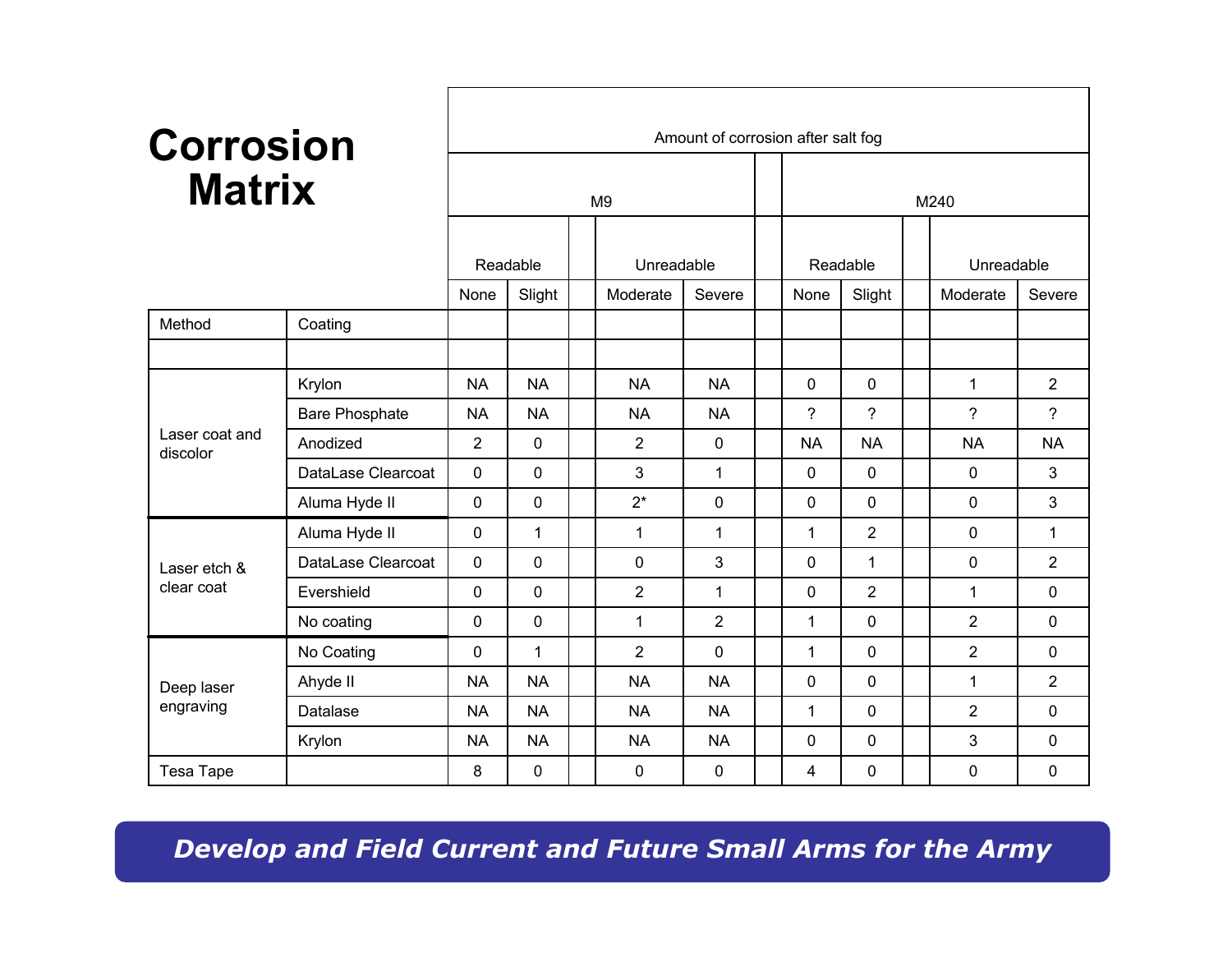



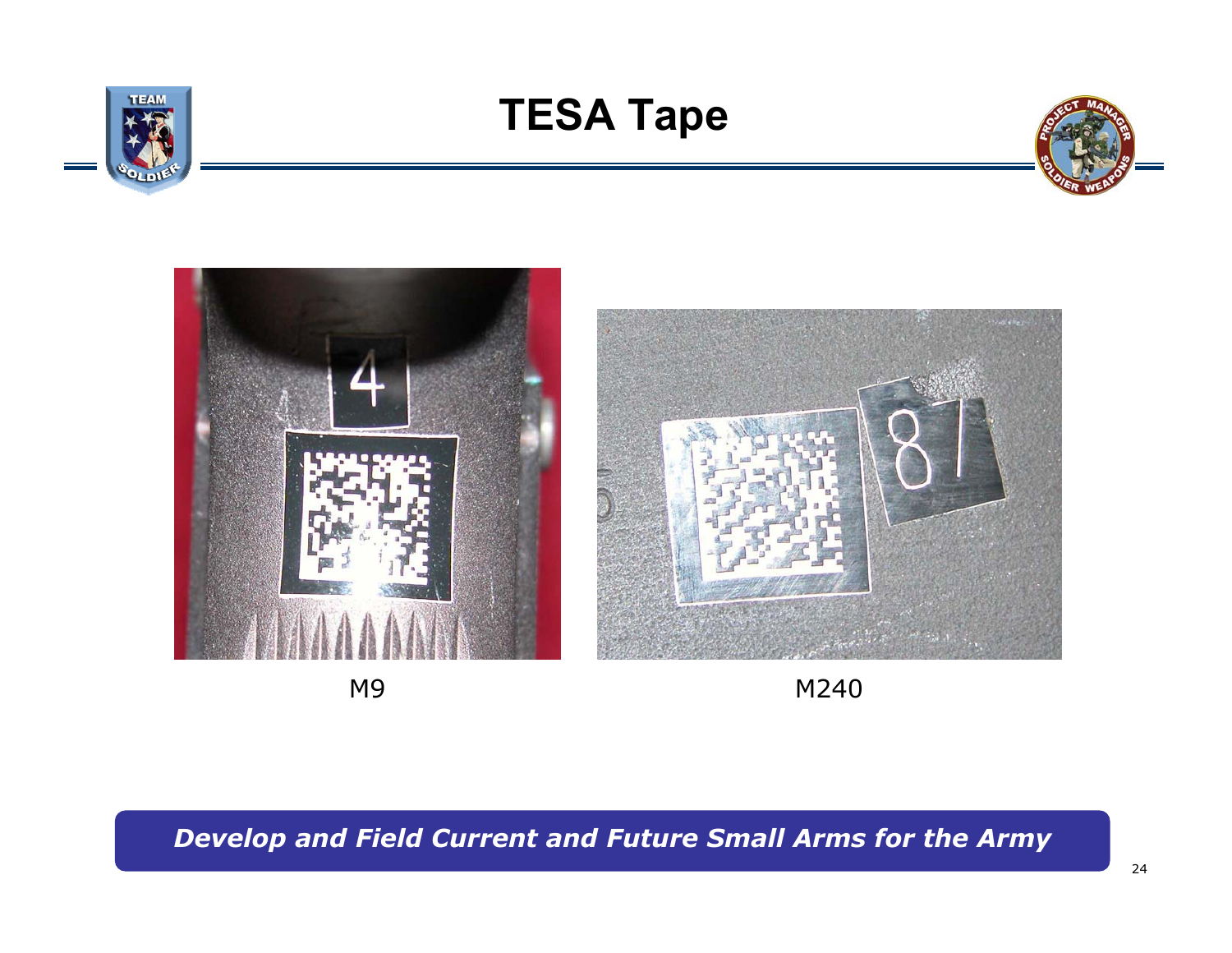





M9 M240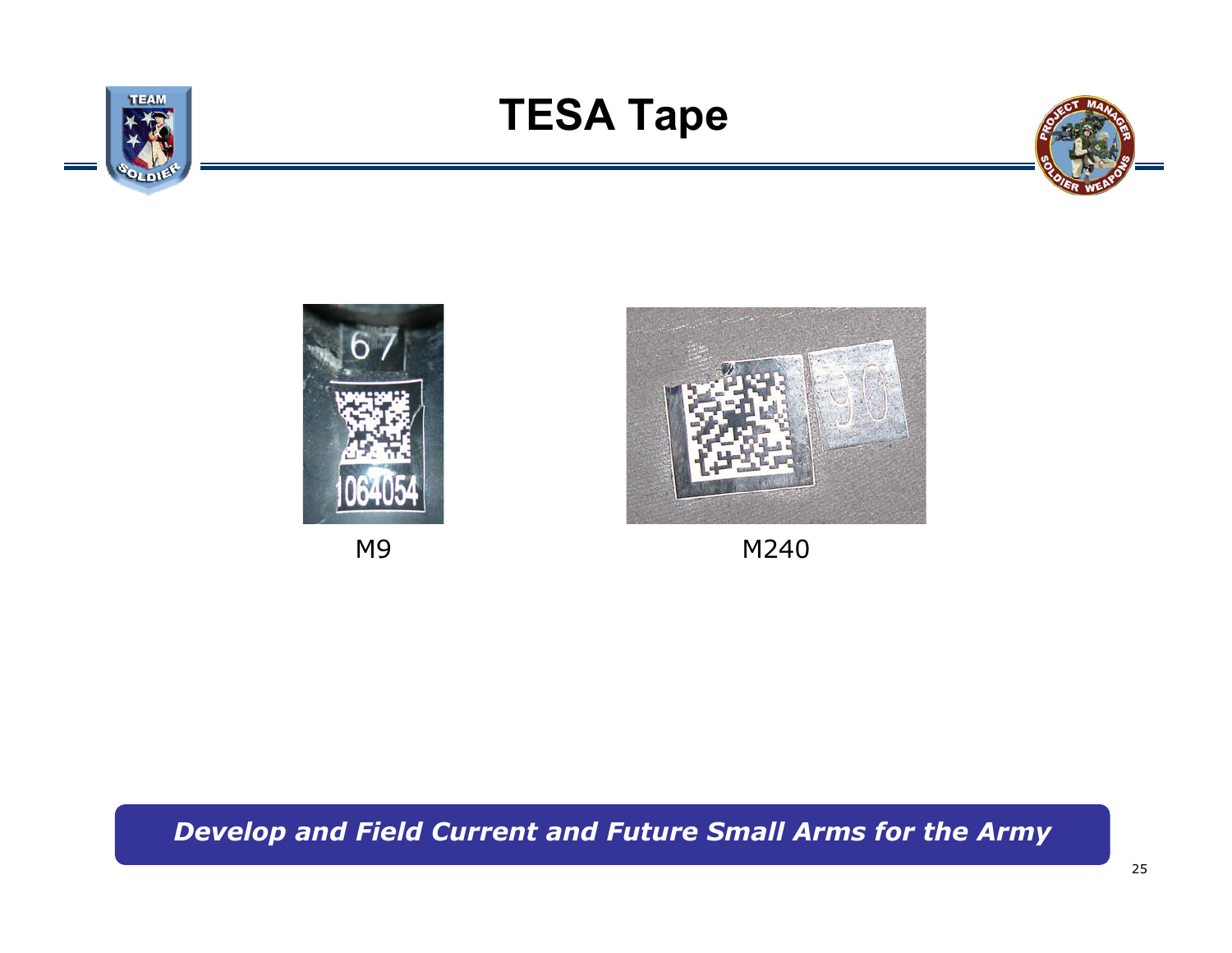



- **Some marks couldn't be seen on the weapons (laser discolor)**
	- Soldiers wouldn't be able to find them
- **Distance to hold scanner from the mark continuously fluctuated depending on the mark to be read**
	- Could result in multiple scans before mark read
- **All laser markings were unreadable after Salt/Fog test**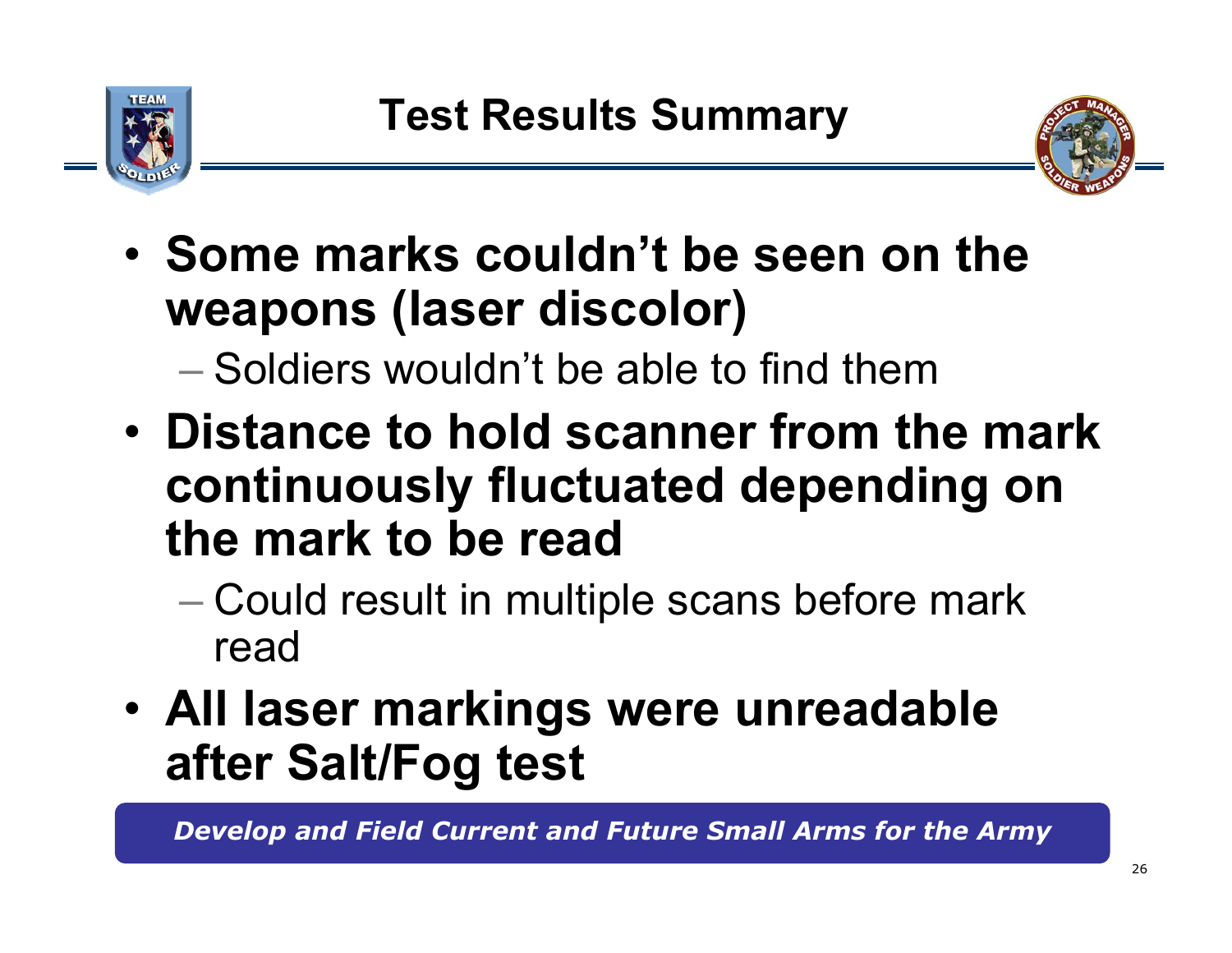



- • **Laser etching w/clear coat performed well but clear coat unable to survive Salt Fog Test**
	- $-$  Blistering was evident on two of the marks
	- One of the two was still readable
	- Multiple attempts were necessary to read the marks
- • **TESA tape performed well but some durability concerns with cracking/peeling**
	- – $-$  Some tearing on M9 pistol when placed too high on the back strap
	- $\mathcal{L}_{\mathcal{A}}$ Personnel were able to peel corner of the label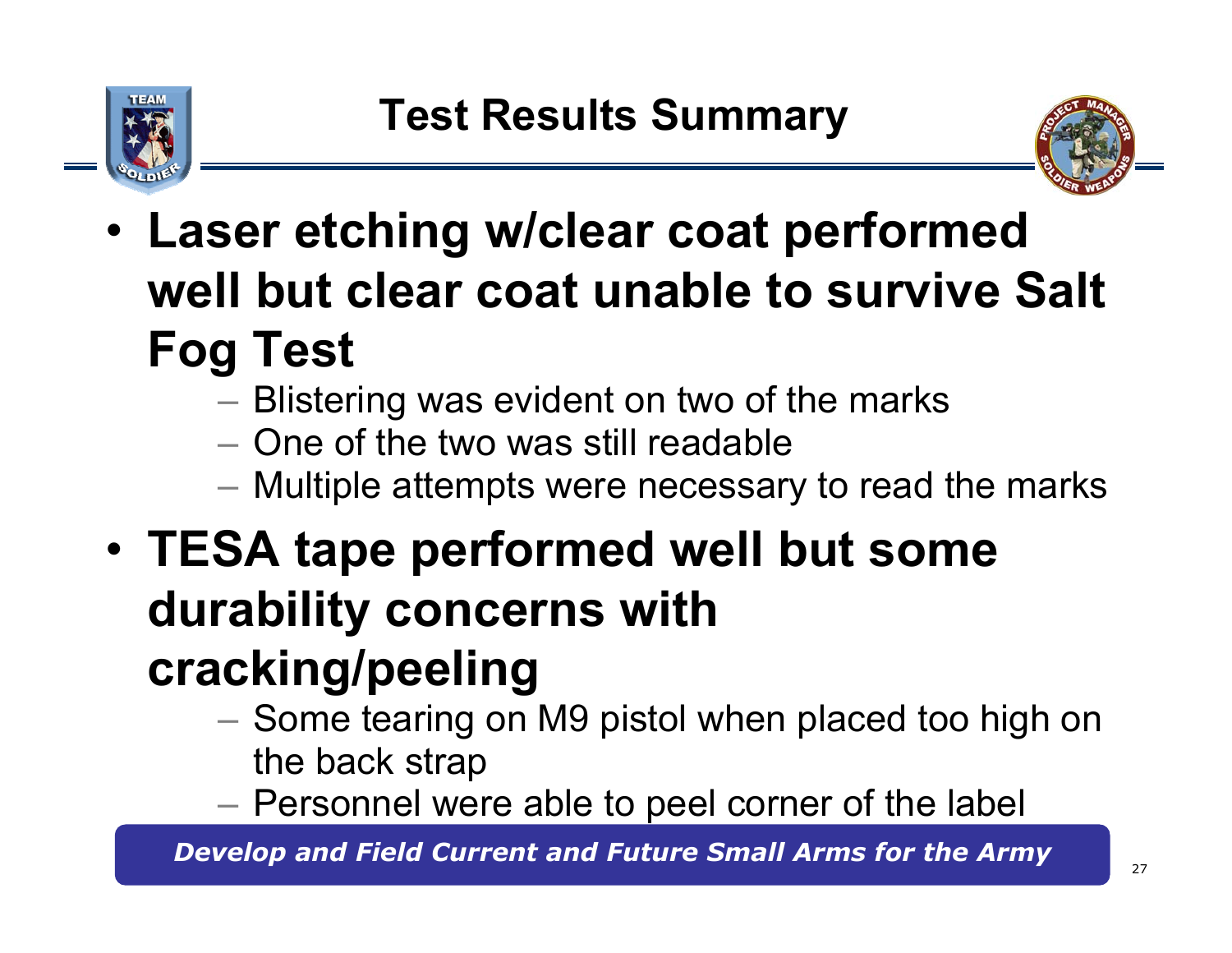



- Follow on testing was conducted using various labels and clear coatings
- • All of the labels tested (three types) passed the salt fog test and chemical compatibility test

• All of the clear coatings tested (four types) passed the salt fog and chemical compatibility test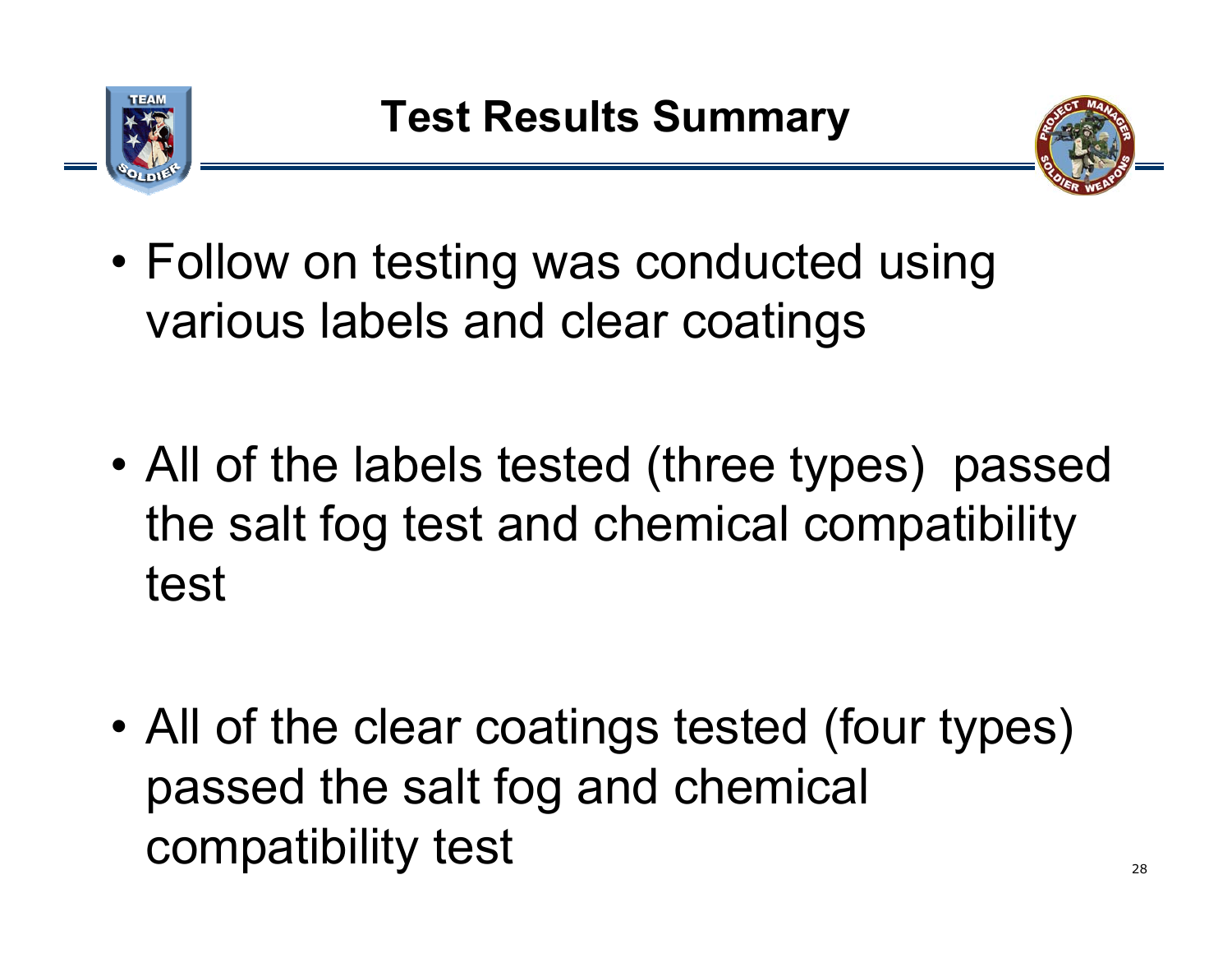



- **Adhesive labels or name plates with a clear coat applied is recommended** 
	- $\mathcal{L}_{\mathcal{A}}$  , the set of the set of the set of the set of the set of the set of the set of the set of the set of the set of the set of the set of the set of the set of the set of the set of the set of the set of the se – Clear coat prevents cracking or peeling and enhance durability of the tape
	- $\mathcal{L}_{\mathcal{A}}$  , the set of the set of the set of the set of the set of the set of the set of the set of the set of the set of the set of the set of the set of the set of the set of the set of the set of the set of the se Use darker background (gray) rather than white 2D data matrix to reduce reflectivity
- **Laser and other engraving techniques not recommended for UID application to small arms**